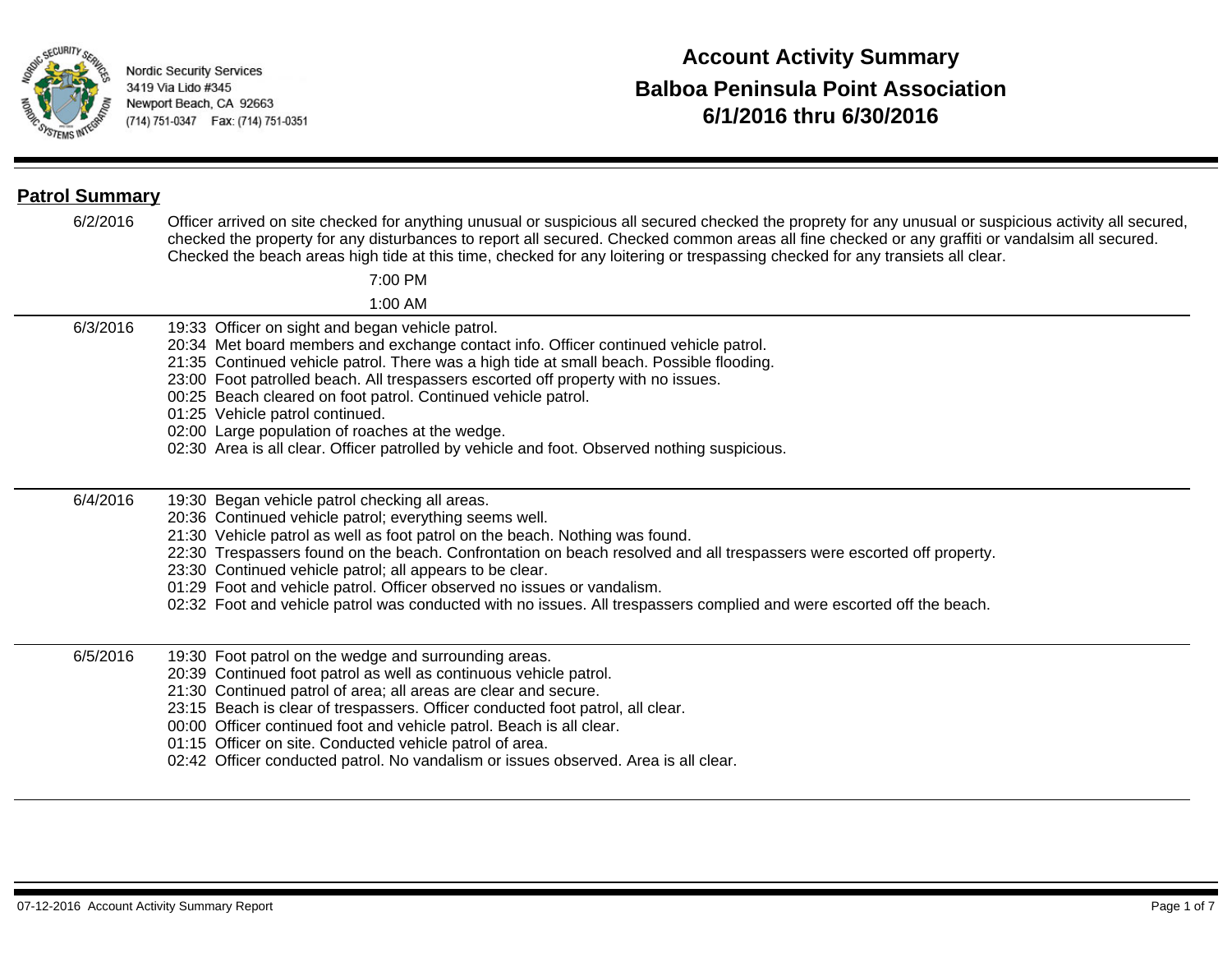- 6/6/2016 19:30 Officer on sight. Began foot and vehicle patrol.
	- 20:45 Continued patrol of area. Everything is clear at this time.
	- 21:26 Vehicle patrol through alleys. No signs of any distrubances.
	- 22:50 Beach cleared of all trespassers. Continued foot patrol. Small side of beach experiencing flooding.
	- 01:15 Foot and vehicle patrol continued; no sign of distrubances.
	- 02:00 Beach is cleared by vehicle and foot. All areas are clear.
	- 02:38 Trespassers were seen. Officer escorted them off the dock. All other areas clear.

6/9/2016 19:28 Foot patrol officer on site beginning to check designated areas.

- 20:47 Foot patrol of entire district made contact with several people/owners, all very friendly.
- 22:37 Vehicle and foot patrol of beach. Cleared of all trespassers.
- 23:15 Continued vehicle patrol of all areas, all clear.
- 23:20 Suspicious white 2004 Ford F-150 double cab was driving around area multiple times. Attempted to follow and car sped off before I could get the plates.
- 00:02 Area clear; no signs of trespassers.
- 01:05 Earthquake reported.
- 02:00 Continued vehicle patrol area seems all clear.
- 02:25 Area is all clear.

6/10/2016 19:39 Meeting at bayside of beach with board members; continued vehicle patrol.

- 20:30 Vehicle and foot patrol; all areas are clear.
- 21:30 Through vehicle and foot patrol. Everything seems to be clear. Somewhat of a quite night.
- 22:30 All areas are clear continuing patrol.
- 23:20 Residents in park asked to leave; all were compliant.
- 01:23 People in bayside beach dock and dining area were escorted out.
- 02:11 Continued vehicle and foot patrol; all areas are clear.

6/12/2016 19:20 Officer took pictures for article with residents; continued vehicle patrol.

- 20:15 Continued vehicle patrol as well as conducted foot patrol around premises.
- 21:27 Continued patrol of all areas; all clear.
- 22:15 Police and Fish & Game officer on site. Unclear of reason; continued vehicle and foot patrol.
- 23:15 Patrols continued; residents appear safe and okay.
- 00:00 Bayside beach dock thrushed bottles and trash left everywhere.
- 01:48 Vehicle and foot patrols continued. All areas are clear.
- 02:30 Area all clear.

## 6/13/2016 19:30 Officer on site, vehicle and foot patrol conducted.

- 20:34 Foot patrol continued, high tide on the beaches.
- 22:00 Beginning to escort people off beach and private areas.
- 23:00 Continued patrol on foot, walked the area. All areas are secure.
- 00:00 Patrol continued; area and premises all clear and secure.
- 01:10 Area is all secure. Patrols continued.
- 02:00 No trespassers on beach or park; all areas are clear.
- 02:32 Suspicious young males trying to get into Bayview Beach dining center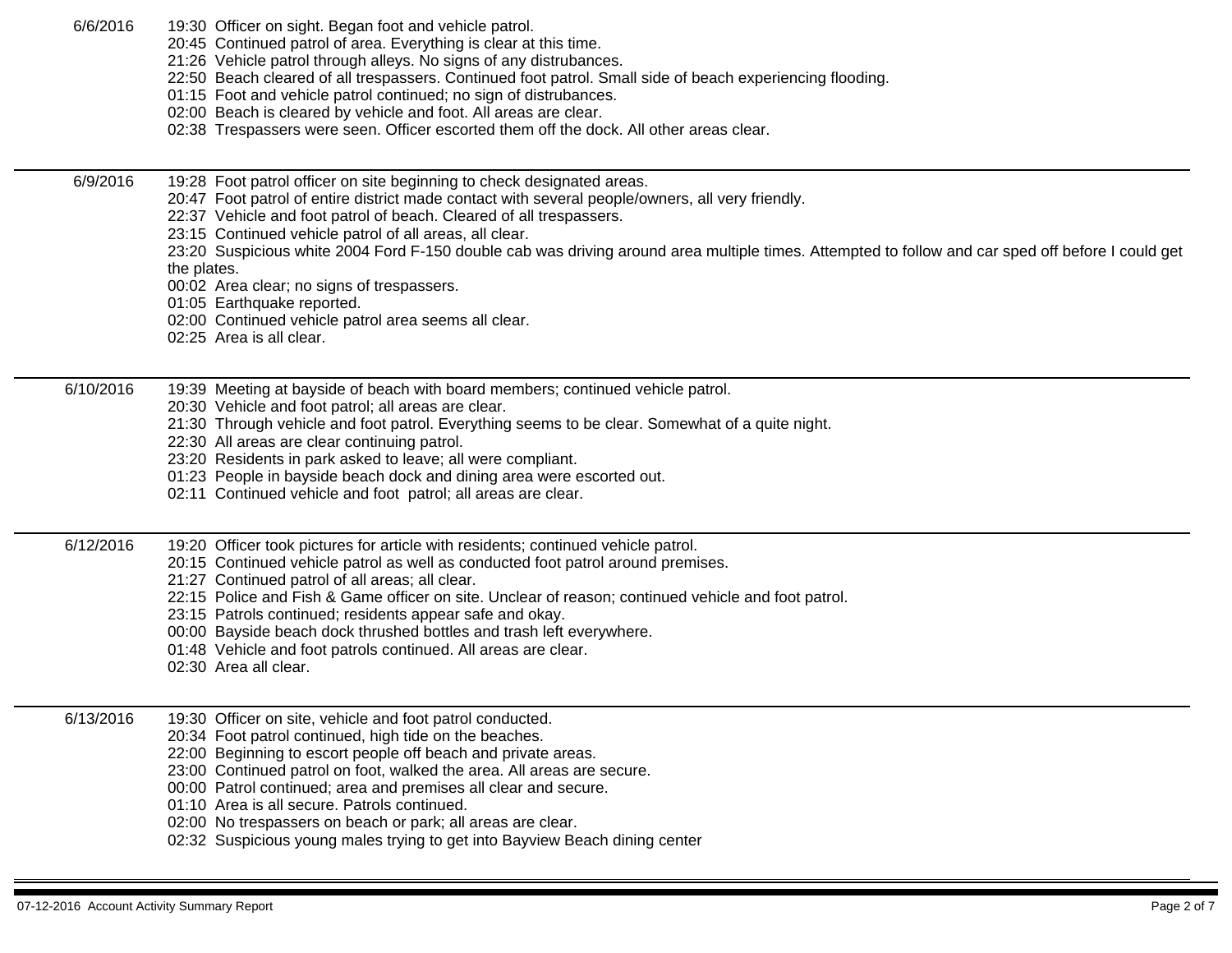6/16/2016 19:30 Officer on site. Vehicle and foot patrol.

- 20:30 Patrol continued; area is secure.
	- 21:30 All areas are secure. Continued patrols.
- 22:30 Continued foot and vehicle patrols. Trespassers were escorted off the beach.
- 23:00 People escorted off beach and park. Patrols continued.
- 00:30 Area clear, there is still some traffic at wedge. Trespassers were escorted away.
- 01:30 Area is secure. Vehicle and foot patrol of property.
- 02:30 Area appears clear and secure.

6/17/2016 Officer arrived on site checked the common areas all clear checked for any transiets or loitering, checked for any illegal or suspicious activity all clear checked for any graffiti or vandalism, checked the property for any maintetnace issues to report, checked the property for any damages or signs of breakins all clear no disturbances to report at this time. Observed two police at 2820 unknown reason, large groups trying to get to the beach very crowded. Escorted off the beach at 2215pm. Continued foot patrol all good.

| 8:30 PM  |  |
|----------|--|
| 9:15 PM  |  |
| 10:15 PM |  |
| 12:15 AM |  |
| 7:00 PM  |  |
| 2:35 AM  |  |
| 1:15 AM  |  |
| 11:00 PM |  |

- 6/18/2016 19:30 Officer on site. Foot and vehicle patrol conducted.
	- 20:30 Continued patrol, area is secure.
		- 21:30 People shooting fire works. Asked them to stop and everyone complied.
	- 22:30 Trespassers were escorted off beach and park.
	- 23:15 Quiet night, everyone being very cooperative and leaving the area.
	- 00:15 Area is clear. Continued patrol.
	- 01:15 Park and beach cleared. Vehicle and foot patrol.
	- 02:15 Escorted trespassers off private park; all aras secure.
- 6/19/2016 19:33 Areas appear clear. Vehicle and foot patrol.
	- 20:35 High surf. All life guard stands pulled back. Tides extremely high. Expected flooding bayside beach.
	- 21:40 All areas are secure. Beach began to clear due to sun set.
	- 22:40 Beach cleared. Suspicious teenages escorted off beach. Strong smell of marijuana coming from beach. Everyone on beach took off running.
	- 23:30 Area clear continued. Vehicle and foot patrol.
	- 00:30 Continued patrol. Area is all clear.
	- 01:30 All areas are clear. Continued patrols.
	- 02:30 Suspicious white Toyota circling area. Followed it off property.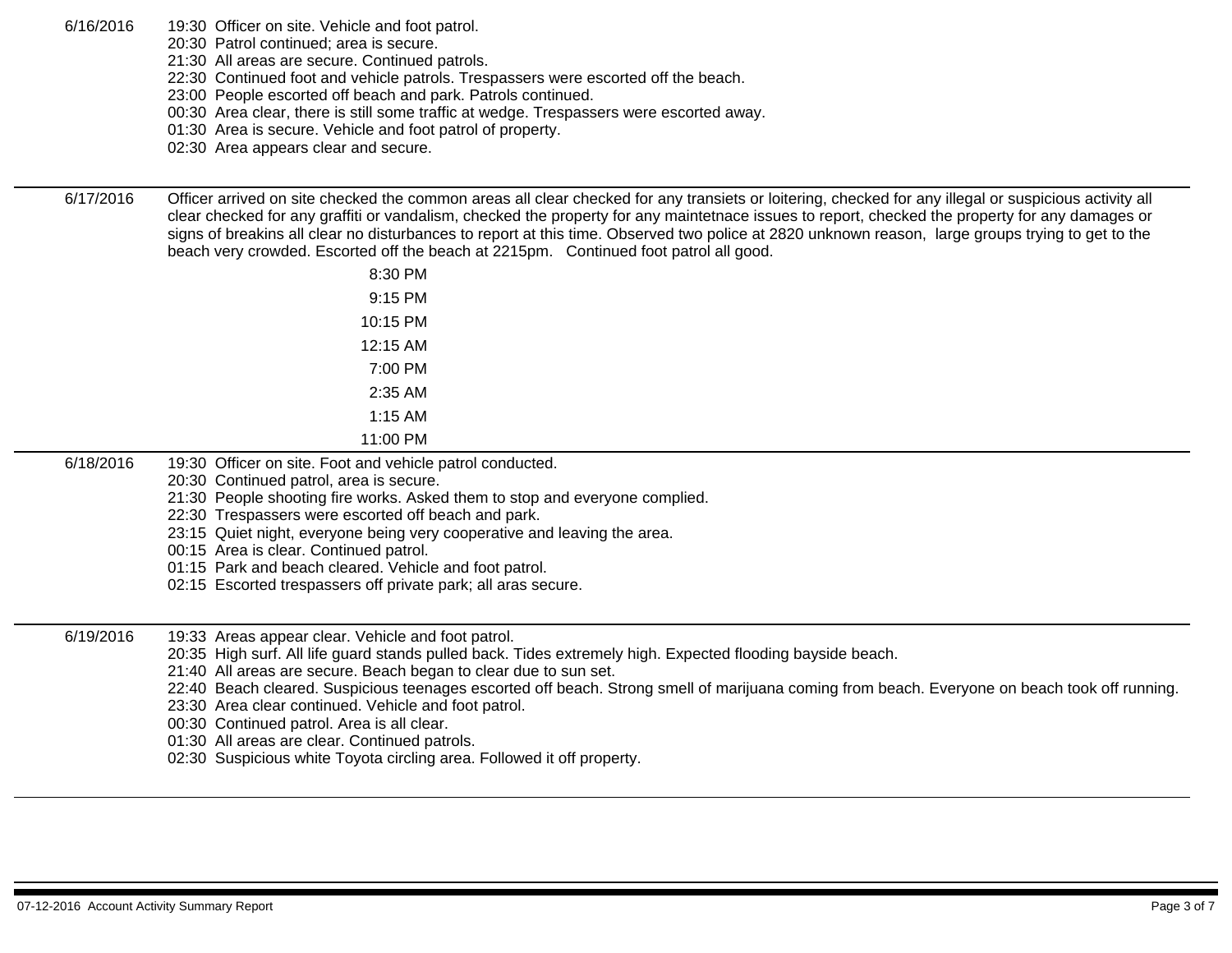| 6/20/2016 |  |  | 19:30 Officer on site. Vehicle and foot patrol. |
|-----------|--|--|-------------------------------------------------|
|-----------|--|--|-------------------------------------------------|

20:30 Area secure. Quiet night. everything is calm.

- 21:30 Continued patrols. All areas checked out and secure.
- 22:30 Trespassers vandalizing park. Police were called.
- 23:30 Police arrected suspect and leave area. Patrols continued.
- 00:30 Area all clear. No signs of disturbance.
- 01:30 Continued patrol. All areas are secure.
- 02:35 Area clear. Patrols continued.

6/23/2016 19:00 Officer conducted a vehicle patrol of the community checking streets, alleys, parks, and beach areas. No suspicious persons or property damage were observed. 20:00 Officer conducted vehicle patrtol of all streets, alleys, beached, and common areas. No criminal activity or trespassers were observed. 21:00 Officer conducted a vehicle patrol of the community checking common areas, alleys, streets, and beach fronts. All is clear at this time. 22:00 Officer conducted a sweep patrol of the public beach areas. Escorted many groups and individuals off. All were complaint. 23:00 Officer conducted a patrol sweep of the beach fronts and life guard towers. Officer made contact with and escorted new groups partying and trespassing off the property. All groups were complaint at this time. 00:00 Officer conducted a vehicle patrol of the alleys, streets, and parks. Officer conducted a beach sweep and escorted a few couples off the premises. All is quiet and clear at this time. 01:00 Officer conducted a sweep of the beach areas and patrolled streets alleys. Officer escorted a few individuals and groups off property. 02:00 Officer conducted sweeps off the beach areas and escorted a few groups off the area. Officer conducted patrols of the streets, park, and alleys, and found all clear.

03:00 Officer is off duty. Property is secure and clear at this time.

6/24/2016 Conducted patrol, checked buildings, parking areas and doors/windows. No signs of vandalism or suspicious activities. Checked for any suspicious activity checked for any vandalism or graffiti all secured. Checked the beach and park area, checked and observed a fire truck and ambulance on scene unknown reason.

7:00 PM

- 6/25/2016 19:30 Officer on site. Vehicle and foot patrol.
	- 20:30 Area secure. Crazy busy night. patrols continue.
		- 21:30 Area starting to clear out as sun sets. Continued patrols.
		- 22:30 Began clearing beaches, dock, and park. Areas secure.
		- 23:30 3 officer on sight. Newport PD making arrests.
		- 00:30 Area secure. Patrols continued.
		- 01:30 All clear. Foot and vehicle patrols continued.
	- 02:30 Area secure. All areas clear.

#### 6/26/2016 19:30 Officer on site. Vehicle and foot patrol.

- 20:30 Continued patrols, area secure.
- 21:30 Area clear. Vehicle and foot patrol.
- 22:30 Areas clear. No trespassers on areas.
- 23:30 Patrols continued, areas secure.
- 00:30 Everything clear. Patrols continued.
- 01:30 Area clear. No trespassers, continued patrols.
- 02:30 Area secure, all clear.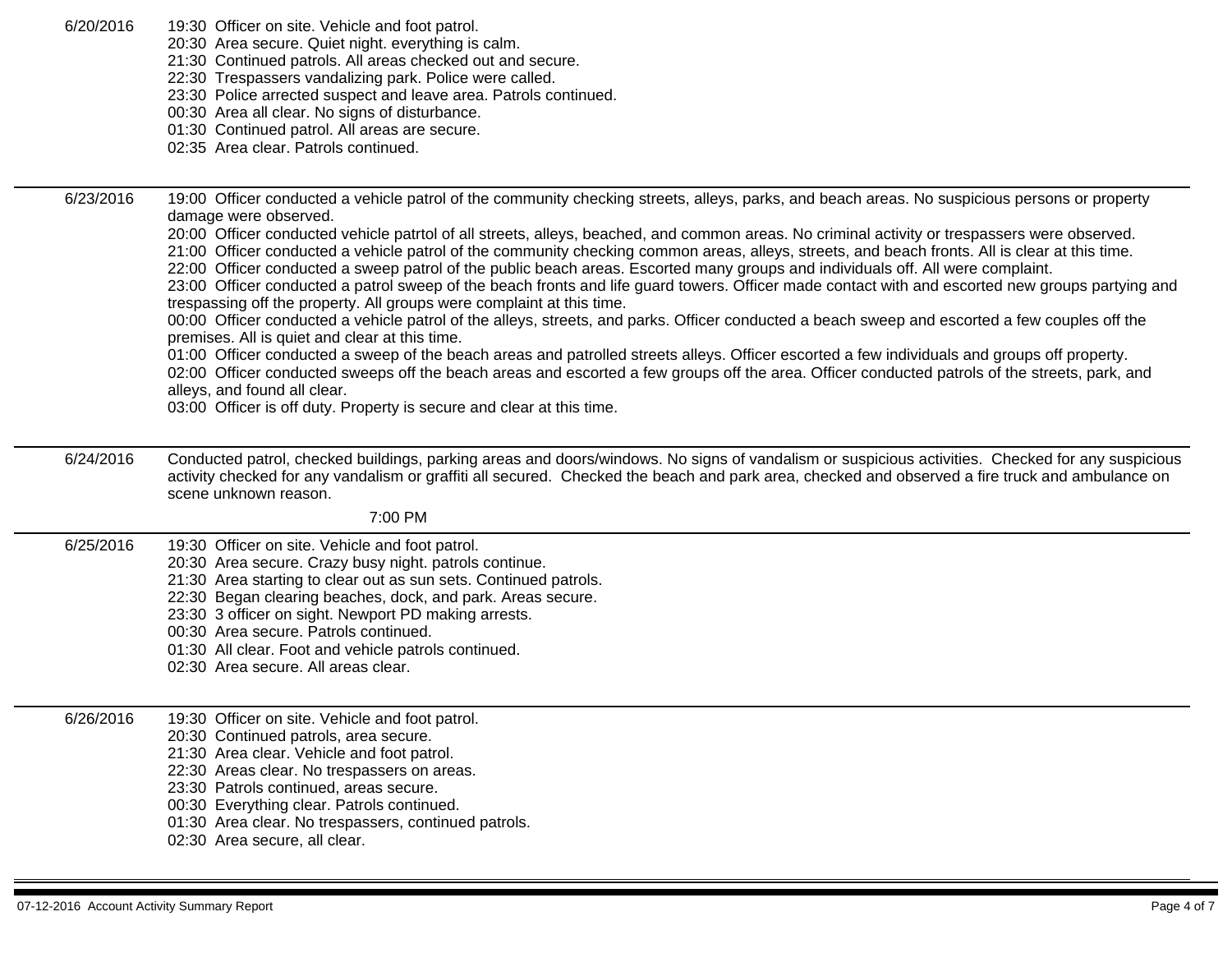| 6/27/2016 | 19:30 Officer on site. Foot and vehicle patrols.<br>20:30 Vehicle and foot patrols continued.<br>21:30 Area secure. Patrols continued.<br>22:30 Beach and park clear.<br>23:30 Patrols continued. All property clear.<br>00:30 Vehicle and foot patrols continued.<br>01:30 Quiet night, all areas are secure.<br>02:30 All areas clear.                                                                                                                                                                                                                                                                                                                                                                                                                                            |
|-----------|-------------------------------------------------------------------------------------------------------------------------------------------------------------------------------------------------------------------------------------------------------------------------------------------------------------------------------------------------------------------------------------------------------------------------------------------------------------------------------------------------------------------------------------------------------------------------------------------------------------------------------------------------------------------------------------------------------------------------------------------------------------------------------------|
| 6/30/2016 | 21:30 Officer on site, patrolled on vehicle and foot.<br>20:00 Area is clear. Police K-9 Unit on property at the wedge.<br>21:00 Continued patrols. Area is secure.<br>22:00 Foot patrol throughout whole area, all clear.<br>23:00 Area clear; quiet night.<br>00:00 Officer continued patrol by vehicle and foot.<br>01:00 All areas clear. Continued patrols.<br>02:00 Area is all clear.                                                                                                                                                                                                                                                                                                                                                                                        |
| 7/1/2016  | 21:30 Officer on site. Patrolled property by vehicle and foot.<br>20:30 Continued patrols, all clear.<br>21:30 Area secure, lost dog returned to home.<br>22:30 Patrols continued, area secure.<br>23:30 Fire fighter unit on site. Unclear of reason.<br>00:30 Continued patrol, all areas clear.<br>01:30 Trespassers escorted off, private property.<br>02:30 All areas clear.                                                                                                                                                                                                                                                                                                                                                                                                   |
| 7/2/2016  | 19:30 Officer on site. Started patrols on foot and in vehicle.<br>20:40 During patrols, noticed traffic was stopped on East Balboa. Officer exited vehicle to inspect the issues and at the intersection of E Balboa and<br>B street was a male in his 50's attempting to beat up teenagers. Rolled units and got plates of suspect. Officer spoke to the victims, all was good.<br>Officer continued patrols.<br>21:30 Continued patrols. Very busy night; received a call to clear small bench. Reports of small children. Arrived and nothing to be found.<br>22:30 Area secure; continued patrols.<br>23:30 Patrols continued by foot and vehicle.<br>00:30 Area is all clear. No sign of trespassers.<br>01:30 Patrols continued, area clear.<br>02:30 Area secure, all clear. |
| 7/3/2016  | 20:11 Officer on site. Conducted vehicle and foot patrol.<br>21:30 Area all clear. Continued patrols.<br>22:30 Continued patrols, area secure.<br>23:30 Escorted trespassers off park. Continued patrols, area clear.<br>00:30 Patrols on foot and vehicle. continued patrols, all secure.<br>01:30 Continued patrols, all areas clear.<br>02:30 Area clear and secure.                                                                                                                                                                                                                                                                                                                                                                                                             |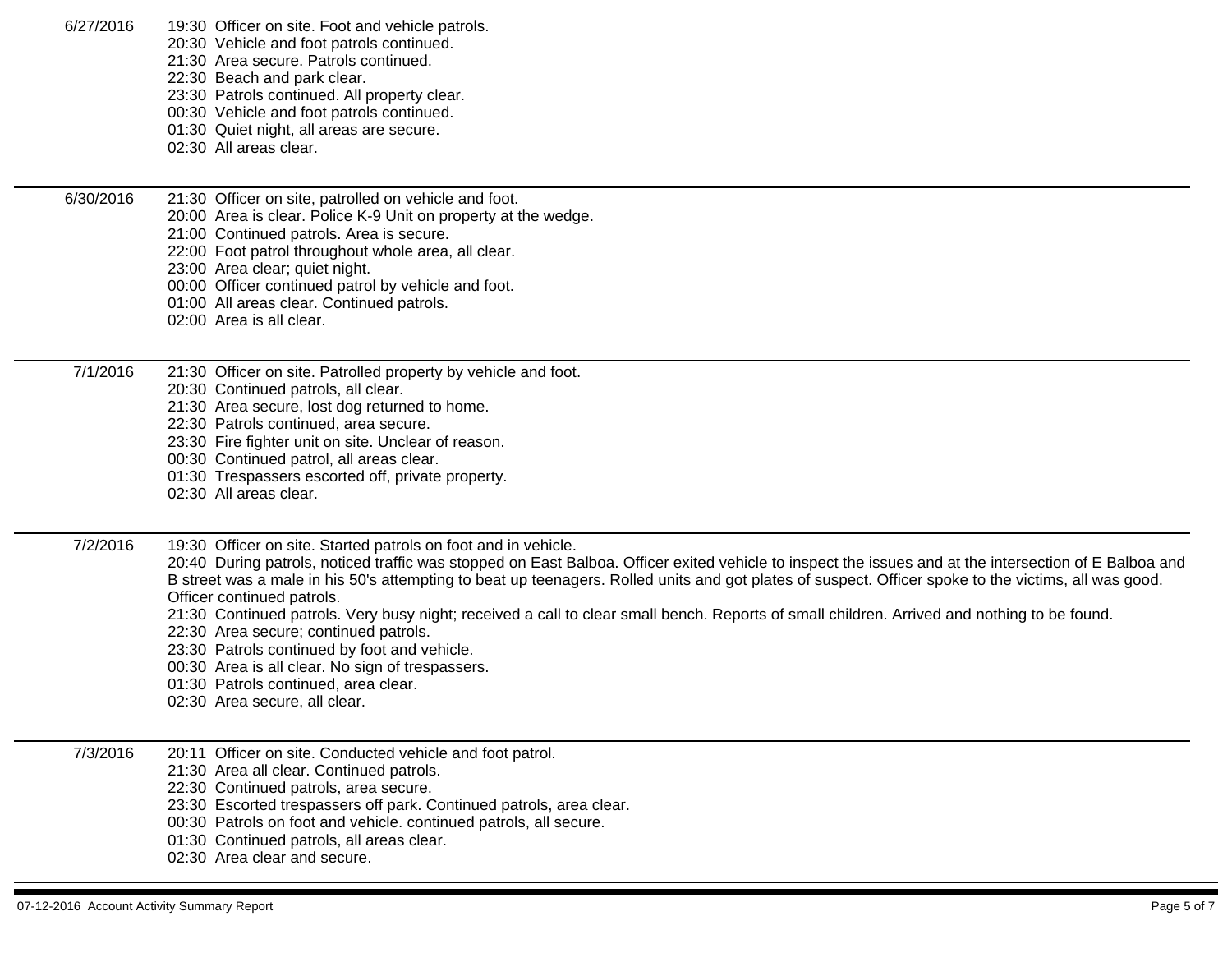| 7/4/2016                         |                               |         | 23:00 Continued patrols, area clear.<br>02:00 Area clear, no sign of disturbance.                                                                                   | 21:45 Officer on site, began patrol of property.<br>21:00 Area secure. Fire work show began. Many people people on park, beach, and dock.<br>22:00 Area clear, thorough patrols. All people cleared off designated areas.<br>00:00 Fire work set off on the street at E Balboa were moved by officer.<br>01:00 Patrols continue on foot and vehicle area secure. |
|----------------------------------|-------------------------------|---------|---------------------------------------------------------------------------------------------------------------------------------------------------------------------|------------------------------------------------------------------------------------------------------------------------------------------------------------------------------------------------------------------------------------------------------------------------------------------------------------------------------------------------------------------|
| 7/7/2016<br><b>Alarm Summary</b> |                               |         | 20:30 Area secure, patrols continued.<br>23:30 Continued patrols, all areas clear.<br>01:30 Continued patrols, areas secure.<br>02:30 Area clear, all areas secure. | 19:30 Officer on site. Began patrols on foot and vehicles.<br>21:30 Continued patrols. Quiet night, not much activity.<br>22:30 Area clearn, not much activity. Patrols continued.<br>00:30 Beach cleared of all trespassers; all escorted off.                                                                                                                  |
|                                  | <b>Dispatch Calls Summary</b> |         |                                                                                                                                                                     |                                                                                                                                                                                                                                                                                                                                                                  |
| Date                             | <b>Dispatched Arrived</b>     |         | <b>Finished</b>                                                                                                                                                     | Officer/Problem/Outcome                                                                                                                                                                                                                                                                                                                                          |
| 7/2/2016                         | 8:00 PM                       |         | 8:30 PM                                                                                                                                                             |                                                                                                                                                                                                                                                                                                                                                                  |
|                                  |                               |         |                                                                                                                                                                     | Officer observed 3 teens being jumped by older drunk males in a White Dodge Ram truck Lic. 8V73783 just jumped out<br>of there vehicle and started jumping these teens PD was called to assist.                                                                                                                                                                  |
|                                  |                               |         |                                                                                                                                                                     | PD arrived                                                                                                                                                                                                                                                                                                                                                       |
|                                  | 9:12 PM                       | 9:13 PM | 9:20 PM                                                                                                                                                             |                                                                                                                                                                                                                                                                                                                                                                  |
|                                  |                               |         |                                                                                                                                                                     | Residents complain of small kids in the water with no adult supervision. Small Beach.                                                                                                                                                                                                                                                                            |

Officer checked the area and did not locate any kids in the area. Also spoke to other adults in the water who stated they hadn't seen any kids in over an hour.

| <b>Officer</b>              | Date/Time/Location |                | <b>Citation # /Violation</b> | Acct | Lic# | <b>Make</b> | <b>Model</b>                      |
|-----------------------------|--------------------|----------------|------------------------------|------|------|-------------|-----------------------------------|
| <b>Tow Requests Summary</b> |                    |                |                              |      |      |             |                                   |
| <b>Incident Location</b>    | Make/Model/License | Officer/Reason |                              |      |      |             | <b>Status/Tow Company/Release</b> |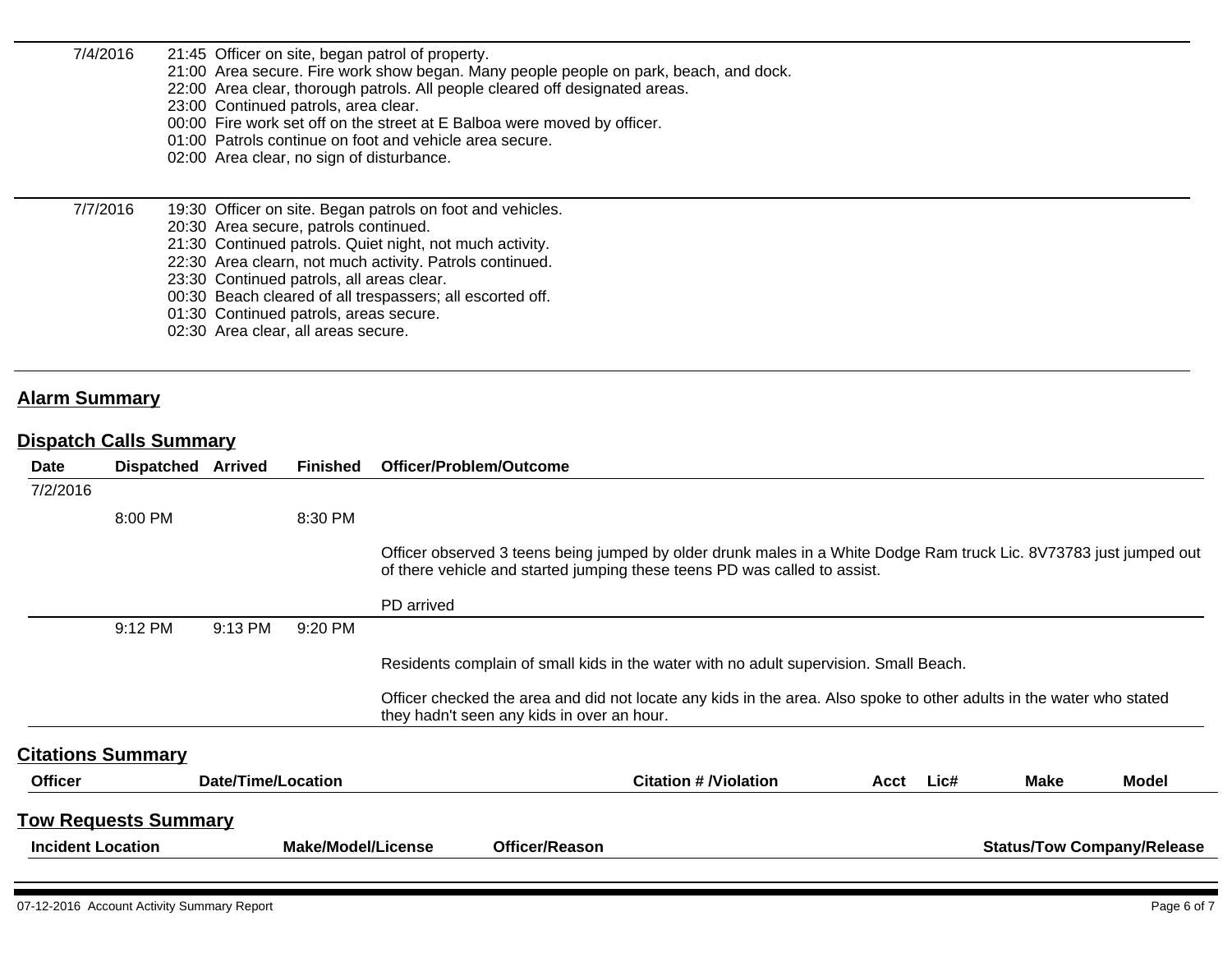| <b>Hot List Summary</b>           |      |                           |                |                      |             |                          |              |                 |                 |                |         |
|-----------------------------------|------|---------------------------|----------------|----------------------|-------------|--------------------------|--------------|-----------------|-----------------|----------------|---------|
| <b>Date</b>                       |      | Work Order #              | <b>Vehicle</b> |                      |             | <b>License or Permit</b> | <b>Notes</b> |                 |                 |                |         |
| <b>Work Order Summary</b>         |      |                           |                |                      |             |                          |              |                 |                 |                |         |
| <b>Safelist Summary</b>           |      |                           |                |                      |             |                          |              |                 |                 |                |         |
| $Ctl$ #                           |      | Start Date End Date Lic # |                | Color                | <b>Make</b> | <b>Model</b>             | Confirmation | <b>Password</b> | <b>Comments</b> | <b>Address</b> | Phone # |
| <b>Visitor List Summary</b>       |      |                           |                |                      |             |                          |              |                 |                 |                |         |
| <b>License Number</b>             |      | Log Date                  |                | $Ctl$ #              |             | <b>Address</b>           | <b>Make</b>  | <b>Model</b>    | Color           | Permit         |         |
| <b>Missing Permits Summary</b>    |      |                           |                |                      |             |                          |              |                 |                 |                |         |
| <b>Control Number</b>             |      | Date                      |                | <b>Permit Number</b> |             | <b>Address</b>           |              | Reason          |                 |                |         |
| <b>Field Observations Summary</b> |      |                           |                |                      |             |                          |              |                 |                 |                |         |
| Date                              | Time | <b>Officer</b>            |                |                      | <b>Type</b> |                          | <b>Notes</b> |                 |                 |                |         |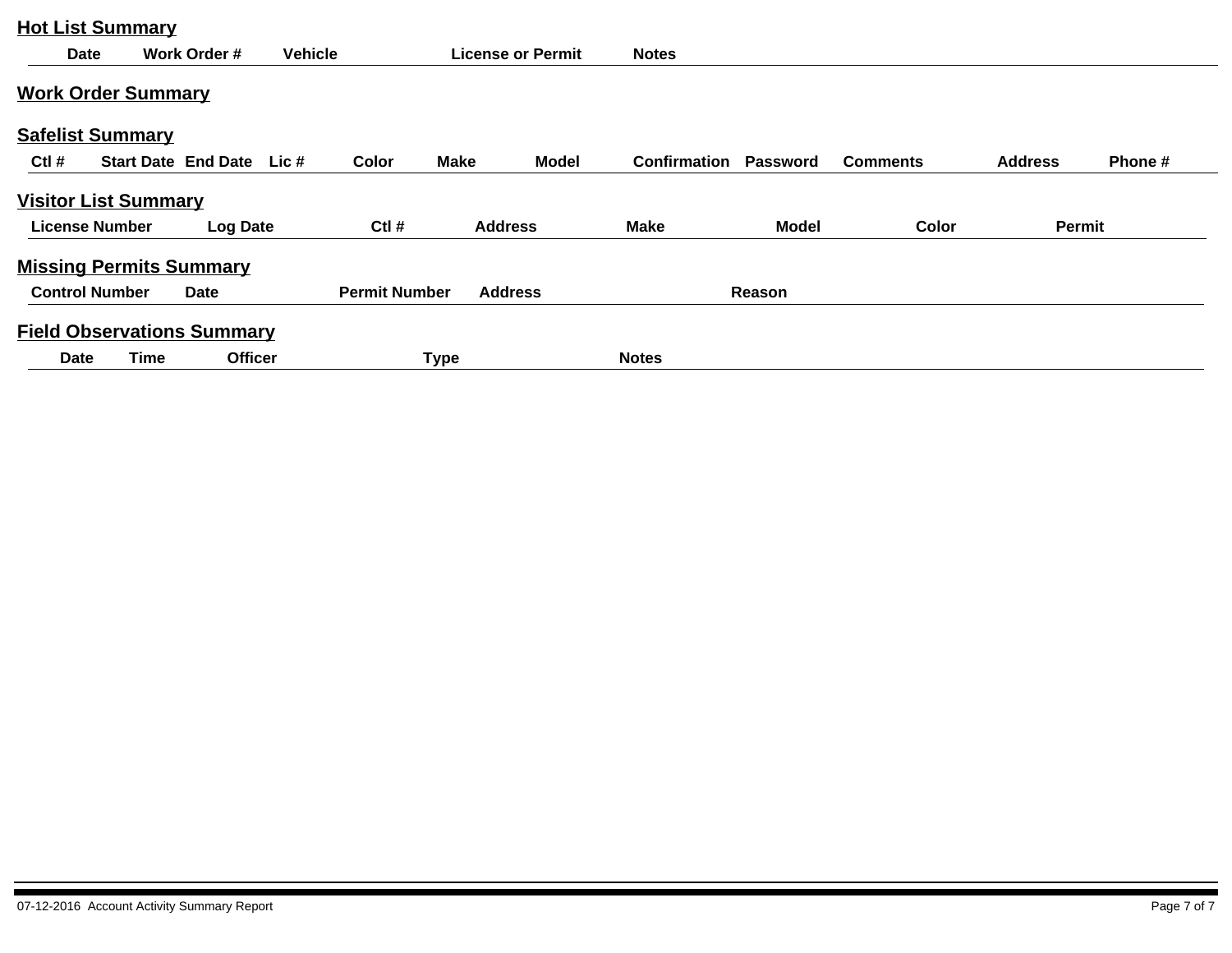

## **Patrol Summary**

| <b>Citations Summary</b>                                      |                                                                                                                                                                                                                                                                                                                                                                                                                                                       |
|---------------------------------------------------------------|-------------------------------------------------------------------------------------------------------------------------------------------------------------------------------------------------------------------------------------------------------------------------------------------------------------------------------------------------------------------------------------------------------------------------------------------------------|
| <b>Alarm Summary</b><br><b>Dispatch Calls Summary</b><br>Date | <b>Dispatched Arrived</b><br>Officer/Problem/Outcome<br><b>Finished</b>                                                                                                                                                                                                                                                                                                                                                                               |
| 7/7/2016                                                      | 19:30 Officer on site. Began patrols on foot and vehicles.<br>20:30 Area secure, patrols continued.<br>21:30 Continued patrols. Quiet night, not much activity.<br>22:30 Area clearn, not much activity. Patrols continued.<br>23:30 Continued patrols, all areas clear.<br>00:30 Beach cleared of all trespassers; all escorted off.<br>01:30 Continued patrols, areas secure.<br>02:30 Area clear, all areas secure.                                |
| 7/4/2016                                                      | 21:45 Officer on site, began patrol of property.<br>21:00 Area secure. Fire work show began. Many people people on park, beach, and dock.<br>22:00 Area clear, thorough patrols. All people cleared off designated areas.<br>23:00 Continued patrols, area clear.<br>00:00 Fire work set off on the street at E Balboa were moved by officer.<br>01:00 Patrols continue on foot and vehicle area secure.<br>02:00 Area clear, no sign of disturbance. |
| 7/3/2016                                                      | 20:11 Officer on site. Conducted vehicle and foot patrol.<br>21:30 Area all clear. Continued patrols.<br>22:30 Continued patrols, area secure.<br>23:30 Escorted trespassers off park. Continued patrols, area clear.<br>00:30 Patrols on foot and vehicle. continued patrols, all secure.<br>01:30 Continued patrols, all areas clear.<br>02:30 Area clear and secure.                                                                               |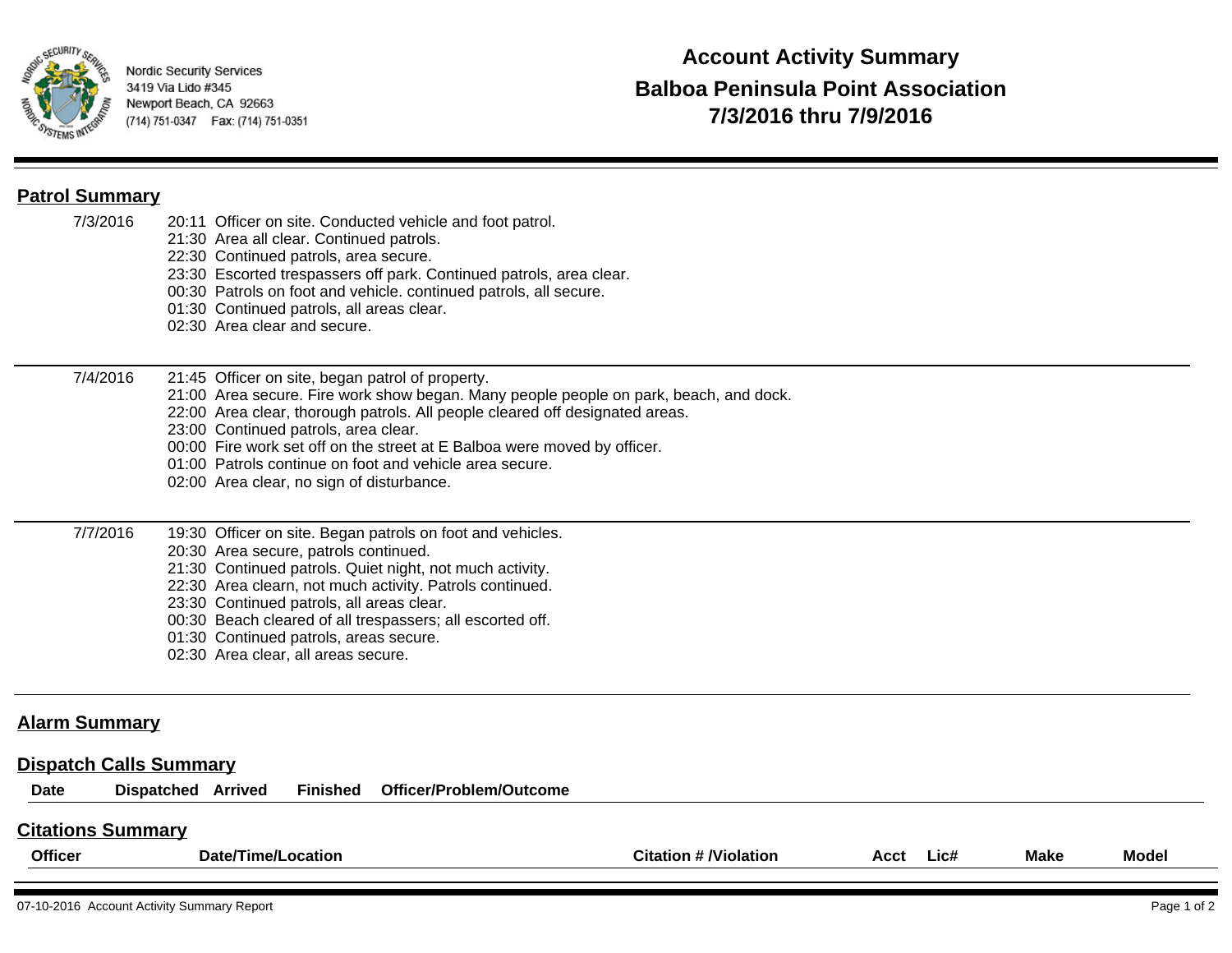|                       | <b>Tow Requests Summary</b>       |                           |                |                      |             |                          |              |                 |                 |                |                                   |
|-----------------------|-----------------------------------|---------------------------|----------------|----------------------|-------------|--------------------------|--------------|-----------------|-----------------|----------------|-----------------------------------|
|                       | <b>Incident Location</b>          |                           |                | Make/Model/License   |             | <b>Officer/Reason</b>    |              |                 |                 |                | <b>Status/Tow Company/Release</b> |
|                       | <b>Hot List Summary</b>           |                           |                |                      |             |                          |              |                 |                 |                |                                   |
| Date                  |                                   | Work Order #              | <b>Vehicle</b> |                      |             | <b>License or Permit</b> | <b>Notes</b> |                 |                 |                |                                   |
|                       | <b>Work Order Summary</b>         |                           |                |                      |             |                          |              |                 |                 |                |                                   |
|                       | <b>Safelist Summary</b>           |                           |                |                      |             |                          |              |                 |                 |                |                                   |
| $Ctl$ #               |                                   | Start Date End Date Lic # |                | Color                | <b>Make</b> | <b>Model</b>             | Confirmation | <b>Password</b> | <b>Comments</b> | <b>Address</b> | Phone#                            |
|                       | <b>Visitor List Summary</b>       |                           |                |                      |             |                          |              |                 |                 |                |                                   |
|                       | <b>License Number</b>             | <b>Log Date</b>           |                | $Ctl$ #              |             | <b>Address</b>           | <b>Make</b>  | <b>Model</b>    | Color           | Permit         |                                   |
|                       | <b>Missing Permits Summary</b>    |                           |                |                      |             |                          |              |                 |                 |                |                                   |
| <b>Control Number</b> |                                   | Date                      |                | <b>Permit Number</b> |             | <b>Address</b>           |              | Reason          |                 |                |                                   |
|                       | <b>Field Observations Summary</b> |                           |                |                      |             |                          |              |                 |                 |                |                                   |
| Date                  | Time                              | <b>Officer</b>            |                |                      | Type        |                          | <b>Notes</b> |                 |                 |                |                                   |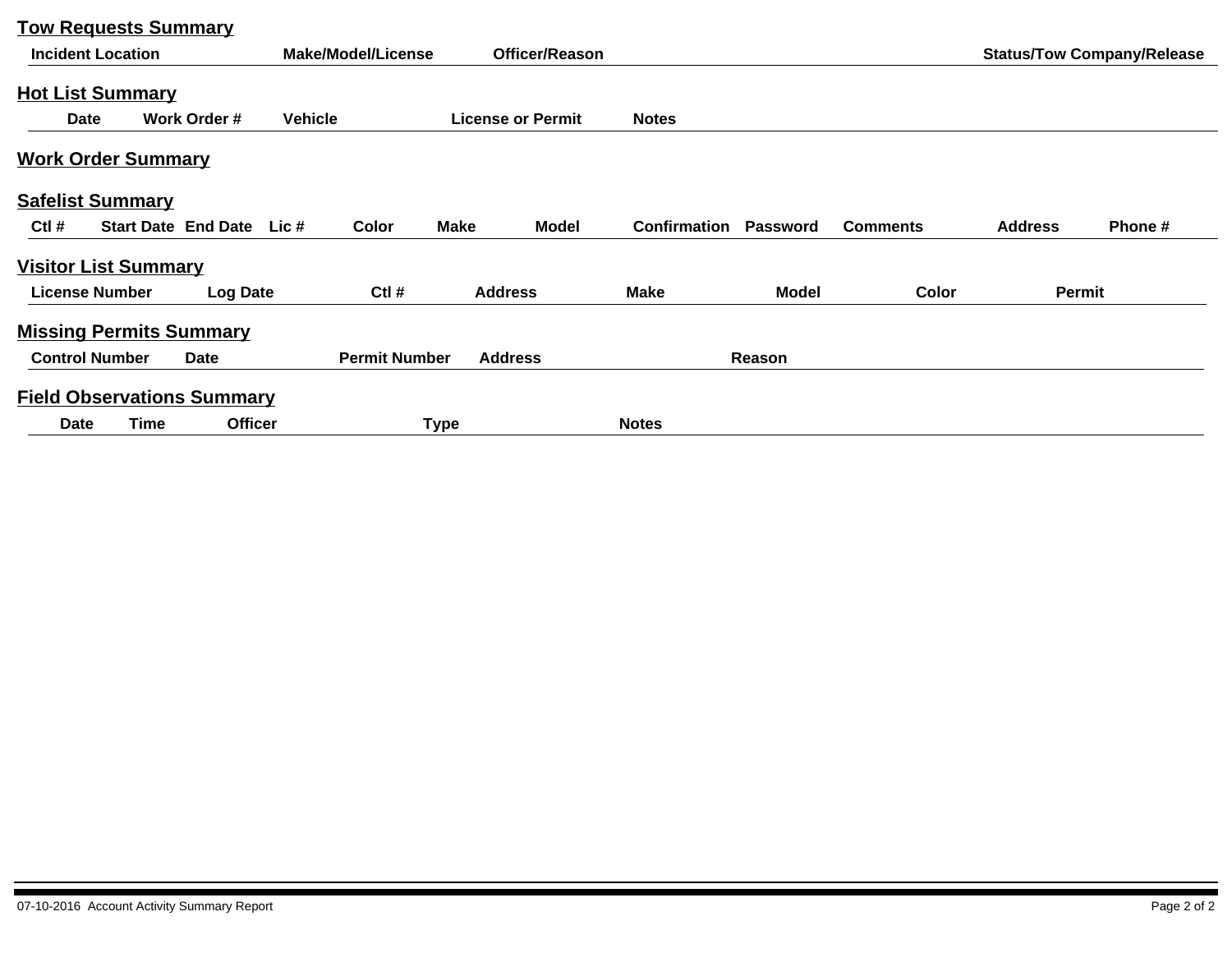

## **Patrol Summary**

| 7/10/2016 | 19:30 Officer on site, patrols began on foot and vehicle.<br>20:30 Area secure, quiet night. Little activity.<br>22:30 Suspicious Black bag located on Balboa Blvd. Checked out everything, all is clear.<br>23:30 Continued patrols, all areas appear clear.<br>00:30 Property clear, no further disturbances,<br>01:30 All areas are clear. Continued patrols.<br>02:30 Areas secure, property clear.                                                                                                                                                                                                                                                                                           |
|-----------|---------------------------------------------------------------------------------------------------------------------------------------------------------------------------------------------------------------------------------------------------------------------------------------------------------------------------------------------------------------------------------------------------------------------------------------------------------------------------------------------------------------------------------------------------------------------------------------------------------------------------------------------------------------------------------------------------|
| 7/11/2016 | 19:00 Officer on sight.<br>20:00 Patrolling pennisula, no suspicious activity observed.<br>21:00 Patrolling pennisula, no suspicious activity observed.<br>22:00 Escorting people off the beach and dock.<br>23:00 Patrolling pennisula, no suspicious activity observed.<br>00:00 Patrolling pennisula, no suspicious activity observed.<br>01:00 Patrolling pennisula, no suspicious activity observed.<br>02:00 Patrolling pennisula, no suspicious activity observed.<br>03:00 Officer off duty.                                                                                                                                                                                              |
| 7/14/2016 | 19:00 Officer on site. Began patrol of property.<br>19:45 Continued foot patrol of beach areas.<br>20:30 Continued patrol of property; spotted open garage door. Resident was present.<br>21:00 Continued vehicle and foot patrol.<br>21:45 All areas are secure, continued patrol.<br>22:30 Escoted teens off beach at Jetty Park.<br>23:30 Continued vehicle and foot patrol. All areas secure.<br>00:08 Cleared Pokemon Go players from Jetty Park and Beach.<br>00:30 Open garage door 2124 Ocean Front. Made contact with resident; door secured.<br>01:30 Police on site, clearing beached. Continued patrols.<br>02:30 All areas are secure. Continued patrols.<br>03:00 Officer off duty. |

## **Alarm Summary**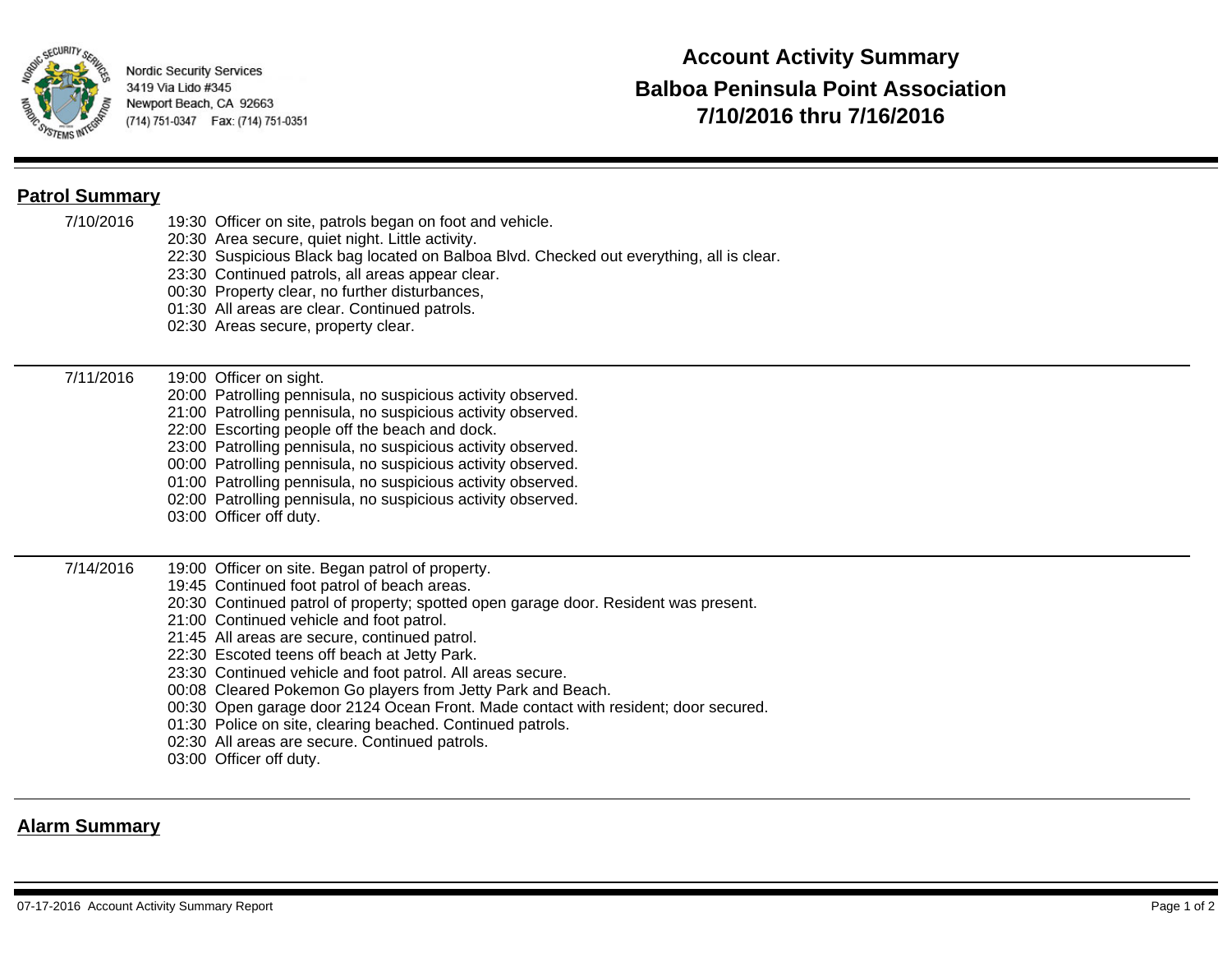| <b>Dispatch Calls Summary</b> |                                   |                           |                           |                         |                          |                              |                 |                 |       |                |                                   |
|-------------------------------|-----------------------------------|---------------------------|---------------------------|-------------------------|--------------------------|------------------------------|-----------------|-----------------|-------|----------------|-----------------------------------|
| <b>Date</b>                   | <b>Dispatched Arrived</b>         | <b>Finished</b>           |                           | Officer/Problem/Outcome |                          |                              |                 |                 |       |                |                                   |
| <b>Citations Summary</b>      |                                   |                           |                           |                         |                          |                              |                 |                 |       |                |                                   |
| <b>Officer</b>                |                                   | <b>Date/Time/Location</b> |                           |                         |                          | <b>Citation # /Violation</b> |                 | Acct            | Lic#  | <b>Make</b>    | <b>Model</b>                      |
| <b>Tow Requests Summary</b>   |                                   |                           |                           |                         |                          |                              |                 |                 |       |                |                                   |
| <b>Incident Location</b>      |                                   |                           | <b>Make/Model/License</b> |                         | <b>Officer/Reason</b>    |                              |                 |                 |       |                | <b>Status/Tow Company/Release</b> |
| <b>Hot List Summary</b>       |                                   |                           |                           |                         |                          |                              |                 |                 |       |                |                                   |
| <b>Date</b>                   | Work Order #                      | <b>Vehicle</b>            |                           |                         | <b>License or Permit</b> | <b>Notes</b>                 |                 |                 |       |                |                                   |
| <b>Work Order Summary</b>     |                                   |                           |                           |                         |                          |                              |                 |                 |       |                |                                   |
| <b>Safelist Summary</b>       |                                   |                           |                           |                         |                          |                              |                 |                 |       |                |                                   |
| $Ctl$ #                       | Start Date End Date Lic #         |                           | Color                     | <b>Make</b>             | <b>Model</b>             | <b>Confirmation</b>          | <b>Password</b> | <b>Comments</b> |       | <b>Address</b> | Phone#                            |
| <b>Visitor List Summary</b>   |                                   |                           |                           |                         |                          |                              |                 |                 |       |                |                                   |
| <b>License Number</b>         | <b>Log Date</b>                   |                           | $Ctl$ #                   |                         | <b>Address</b>           | <b>Make</b>                  | <b>Model</b>    |                 | Color | Permit         |                                   |
|                               | <b>Missing Permits Summary</b>    |                           |                           |                         |                          |                              |                 |                 |       |                |                                   |
| <b>Control Number</b>         | <b>Date</b>                       |                           | <b>Permit Number</b>      |                         | <b>Address</b>           |                              | Reason          |                 |       |                |                                   |
|                               | <b>Field Observations Summary</b> |                           |                           |                         |                          |                              |                 |                 |       |                |                                   |
| <b>Date</b>                   | Time                              | Officer                   |                           | <b>Type</b>             |                          | <b>Notes</b>                 |                 |                 |       |                |                                   |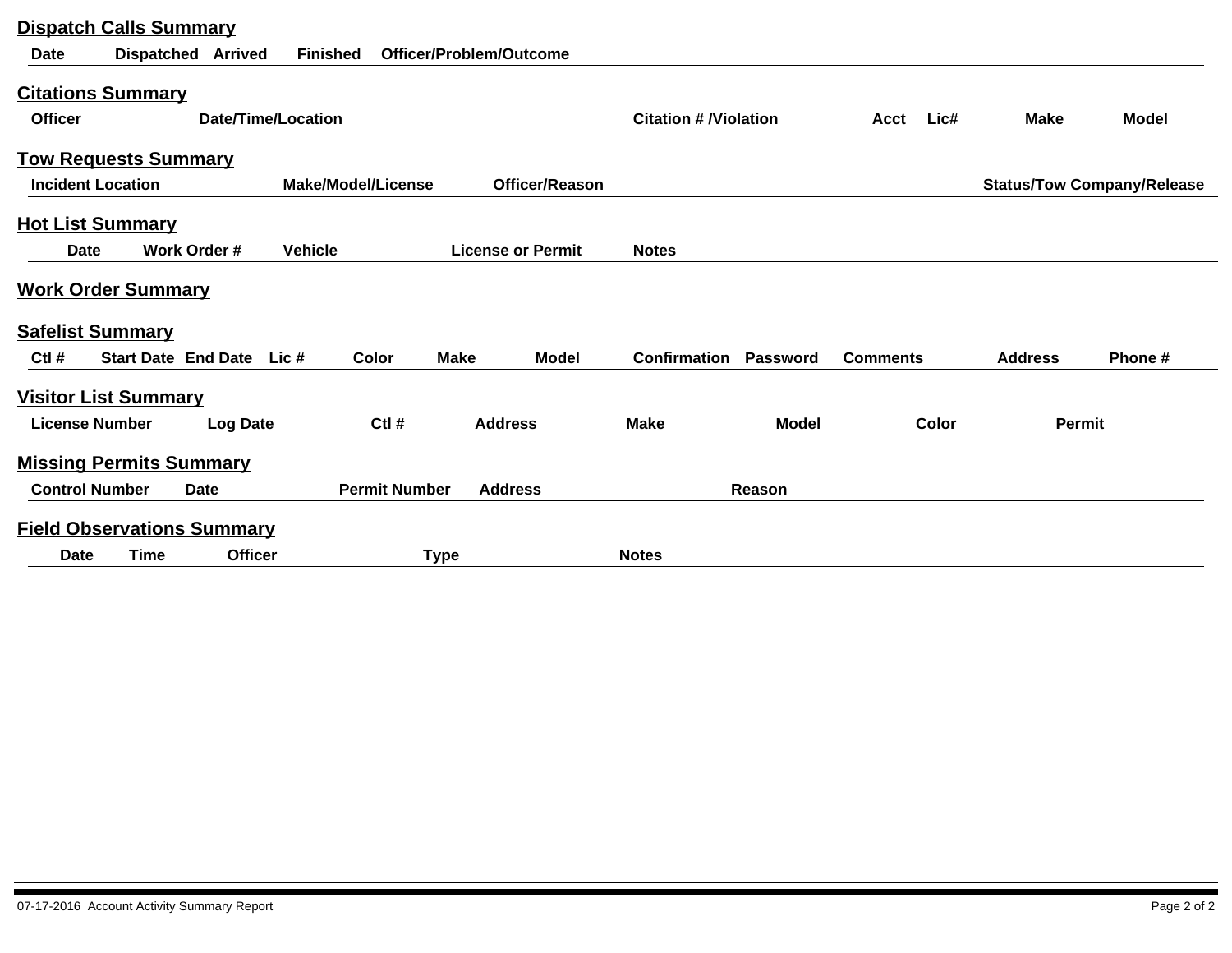

### **Patrol Summary**

- 7/17/2016 19:30 Officer on site. Began vehicle patrols of alleys and easements. No suspicious activity spotted. Light traffic on all streets except Balboa Blvd.
	- 20:30 Continued foot patrols of private and public beaches. Continued vehicles patrols.
	- 21:30 Continued patrols, all areas of BPPA are secure. Motor spotted at Penninsual park.
	- 22:30 Continued patrols, light traffic. All areas are quiet.
	- 22:50 Street light #0073 flickering.
	- 23:30 Continued patrols. All areas secured.
	- 00:30 Continued patrols. Escorted teens off beach. All areas quiet.
	- 01:30 Continued patrols. Very light traffic. All areas quiet.
	- 02:30 Patrolled all alleys and beaches. All areas secure.

#### 7/18/2016 19:30 Officer on site, began patrols of streets, alleys, and easements.

- 20:00 Patrolled public and private beached, all areas quiet. Continued patrols.
- 20:30 Continued patrols, heavy traffic on Balboa Blvd. All areas quiet.
- 21:30 Continued patrols, moderate traffic. All areas quiet.
- 22:30 Continued patrols. Light traffic, all areas quiet.
- 23:30 Patrolled beached for after hours activity. All quiet.
- 00:30 Continued patrols. Very light traffic. All areas quiet.
- 00:40 Found garage door of 450 Belvue wide open. Contacted resident at closest door. Distressed female answered door. Was angry that she was
- being contacted over this and claimed that the officer had no right to be on her property. Returned to vehicle, continued patrols.
- 01:30 Continued patrols. Very light traffic, all areas quiet.
- 02:30 Escorted teens off Jetty park. Completed patrols.

## **Alarm Summary**

## **Dispatch Calls Summary**

| Date      | <b>Dispatched Arrived</b> |  | Finished Officer/Problem/Outcome       |
|-----------|---------------------------|--|----------------------------------------|
| 7/23/2016 |                           |  |                                        |
|           | 11:15 PM                  |  |                                        |
|           |                           |  | Near G street, loud party on the beach |
|           |                           |  | utl, area checked clear                |
|           |                           |  |                                        |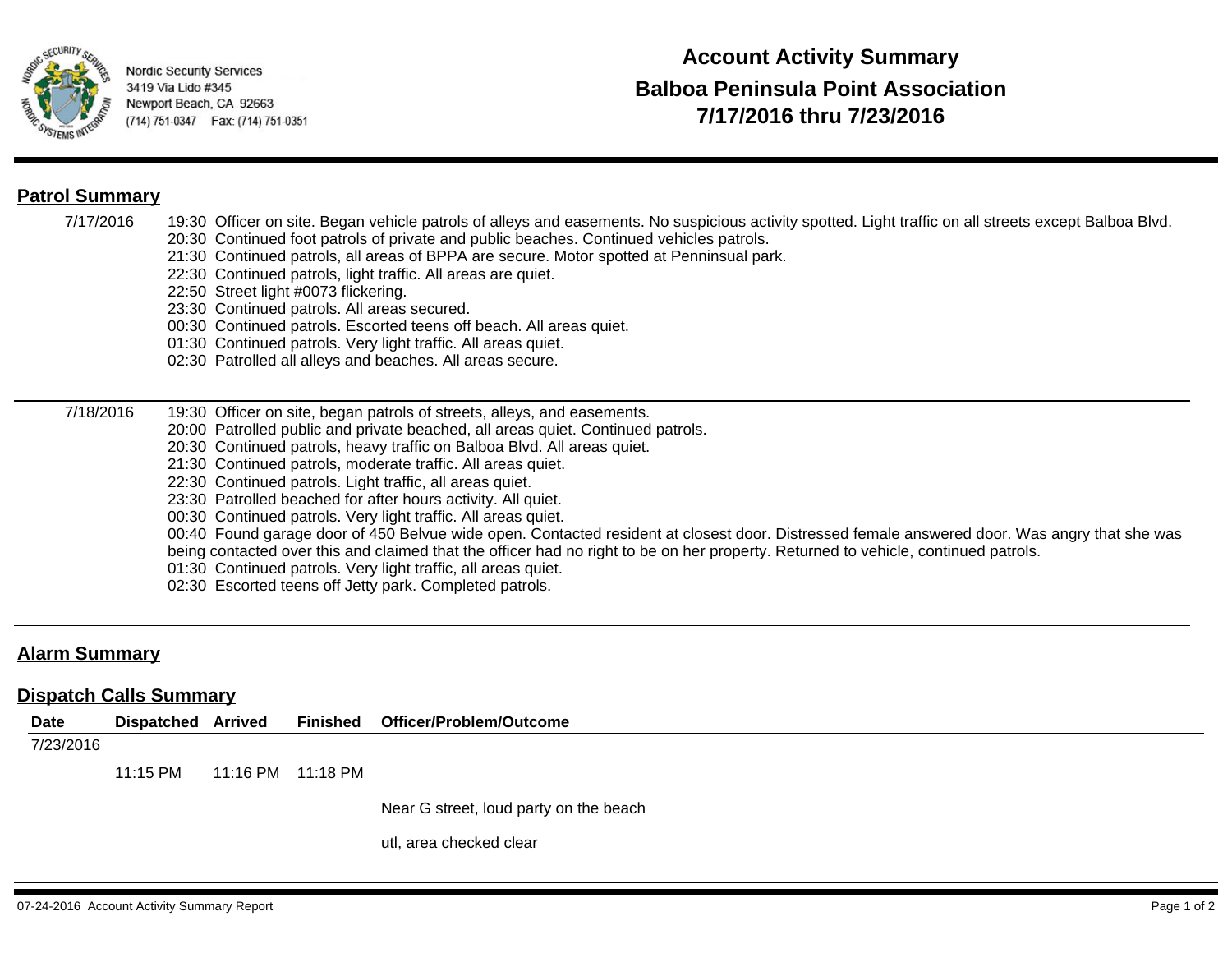| <b>Officer</b>              |                          |                                   | <b>Date/Time/Location</b> |                           |             |                          | <b>Citation # /Violation</b> |              | Acct            | Lic#  | <b>Make</b>    | <b>Model</b>                      |
|-----------------------------|--------------------------|-----------------------------------|---------------------------|---------------------------|-------------|--------------------------|------------------------------|--------------|-----------------|-------|----------------|-----------------------------------|
|                             |                          | <b>Tow Requests Summary</b>       |                           |                           |             |                          |                              |              |                 |       |                |                                   |
|                             | <b>Incident Location</b> |                                   |                           | <b>Make/Model/License</b> |             | <b>Officer/Reason</b>    |                              |              |                 |       |                | <b>Status/Tow Company/Release</b> |
| <b>Hot List Summary</b>     |                          |                                   |                           |                           |             |                          |                              |              |                 |       |                |                                   |
| Date                        |                          | Work Order #                      | <b>Vehicle</b>            |                           |             | <b>License or Permit</b> | <b>Notes</b>                 |              |                 |       |                |                                   |
| <b>Work Order Summary</b>   |                          |                                   |                           |                           |             |                          |                              |              |                 |       |                |                                   |
| <b>Safelist Summary</b>     |                          |                                   |                           |                           |             |                          |                              |              |                 |       |                |                                   |
| $Ctl$ #                     |                          | Start Date End Date Lic #         |                           | Color                     | <b>Make</b> | <b>Model</b>             | Confirmation                 | Password     | <b>Comments</b> |       | <b>Address</b> | Phone#                            |
| <b>Visitor List Summary</b> |                          |                                   |                           |                           |             |                          |                              |              |                 |       |                |                                   |
|                             | <b>License Number</b>    | <b>Log Date</b>                   |                           | $Ctl$ #                   |             | <b>Address</b>           | <b>Make</b>                  | <b>Model</b> |                 | Color | Permit         |                                   |
|                             |                          | <b>Missing Permits Summary</b>    |                           |                           |             |                          |                              |              |                 |       |                |                                   |
|                             | <b>Control Number</b>    | Date                              |                           | <b>Permit Number</b>      |             | <b>Address</b>           |                              | Reason       |                 |       |                |                                   |
|                             |                          | <b>Field Observations Summary</b> |                           |                           |             |                          |                              |              |                 |       |                |                                   |
| Date                        | <b>Time</b>              | <b>Officer</b>                    |                           |                           | <b>Type</b> |                          | <b>Notes</b>                 |              |                 |       |                |                                   |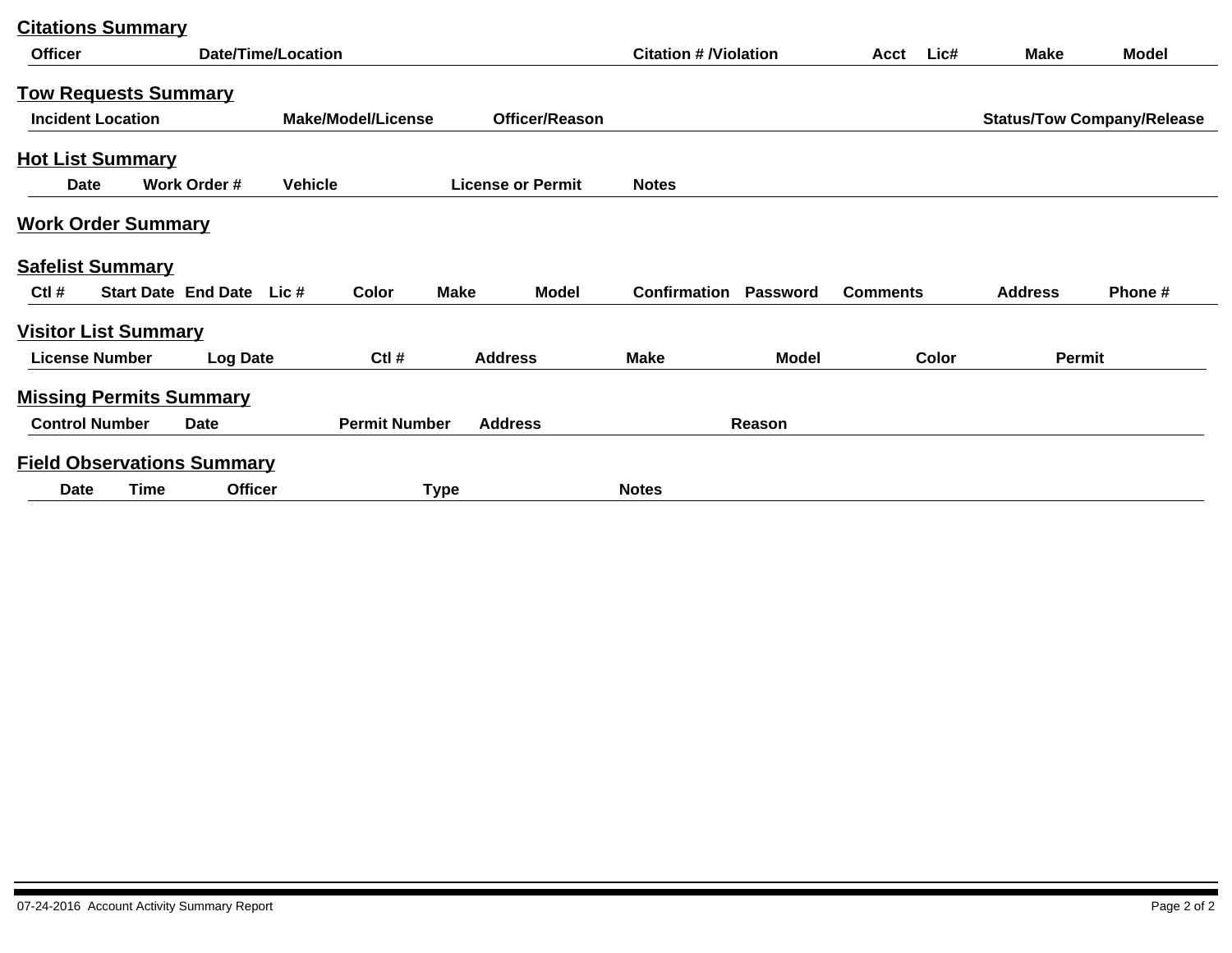

## **Patrol Summary**

7/24/2016 19:30 Officer on site, began patrols. Heavy activity on beached. Moderate traffic. No unusual activity. 20:20 Spotted beach goers exiting unsecure construction site located between 2236 and 2250 Chanel Road. They were using the porta-potty. Swept ground floor for other occupants. Secured outer fence with chain and lock on fence. 21:00 Continued patrols. Heavy activity at Jetty Park; all areas quiet.

- 22:00 Continued patrols, moderate traffic. All areas quiet.
- 23:00 Continued patrols, light traffic. All areas quiet.
- 00:00 Continued patrols, very light traffic. All areas quiet.

00:10 Received call from dispatch concerning disturbance at LG tower at G street. Upon arriva, found group of adults; advised that beach is closed. And if any further noise complaints are received, PD will be notified. Continued patrol.

00:30 Continued patrol. Very light traffic. Found fishermen within Jetty Park. Informed them of park hours and no fishing from park. They left the area.

01:30 Continued patrols, very light traffic. All areas quiet.

02:30 Completed patrols, all areas quiet and secure.

7/28/2016 19:30 Officer on site. Began patrols, heavy activity at private and public beachs. No unusual activity spotted.

20:30 Continued patrols, heavy traffic. All areas are active.

- 21:30 Continued patrols, moderate traffic. All areas are active.
- 22:30 Continued patrol, light traffic. All areas quiet.
- 00:30 Continued patrols, very light traffic. All areas quiet.
- 01:30 Conintued patrol, very light traffic. Escorted teens from Jetty park.
- 02:30 Continued patrols. Very light traffic. All areas quiet.

## **Alarm Summary**

## **Dispatch Calls Summary**

| Date      | <b>Dispatched Arrived</b> |          | Finished | Officer/Problem/Outcome                                                                                                                                                                       |
|-----------|---------------------------|----------|----------|-----------------------------------------------------------------------------------------------------------------------------------------------------------------------------------------------|
| 7/24/2016 |                           |          |          |                                                                                                                                                                                               |
|           | 11:59 PM                  | 12:08 AM | 12:08 AM |                                                                                                                                                                                               |
|           |                           |          |          | Reports of a large party somewhere by the lifeguard stand off of G street.                                                                                                                    |
|           |                           |          |          | Officer made contact with the group of subjects and advised them of the complaint. Subjects were advised that law<br>enforcement will be contacted if any additional complaints are received. |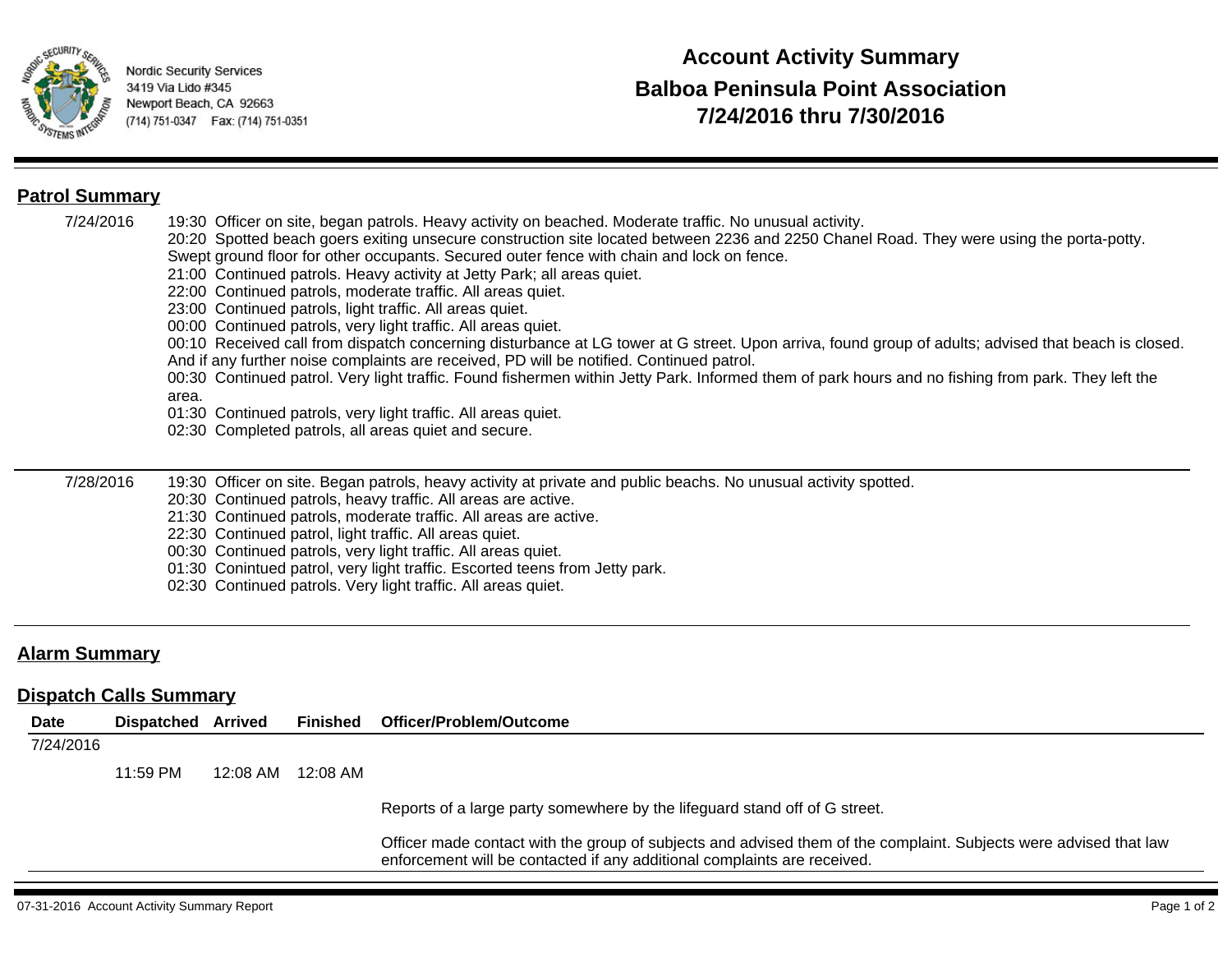| <b>Officer</b>              |                          |                                   | <b>Date/Time/Location</b> |                           |             |                          |                     | <b>Citation # /Violation</b> |                 |       | <b>Make</b>    | <b>Model</b>                      |
|-----------------------------|--------------------------|-----------------------------------|---------------------------|---------------------------|-------------|--------------------------|---------------------|------------------------------|-----------------|-------|----------------|-----------------------------------|
|                             |                          | <u>Tow Requests Summary</u>       |                           |                           |             |                          |                     |                              |                 |       |                |                                   |
|                             | <b>Incident Location</b> |                                   |                           | <b>Make/Model/License</b> |             | Officer/Reason           |                     |                              |                 |       |                | <b>Status/Tow Company/Release</b> |
| <b>Hot List Summary</b>     |                          |                                   |                           |                           |             |                          |                     |                              |                 |       |                |                                   |
| <b>Date</b>                 |                          | Work Order #                      | <b>Vehicle</b>            |                           |             | <b>License or Permit</b> | <b>Notes</b>        |                              |                 |       |                |                                   |
| <b>Work Order Summary</b>   |                          |                                   |                           |                           |             |                          |                     |                              |                 |       |                |                                   |
| <b>Safelist Summary</b>     |                          |                                   |                           |                           |             |                          |                     |                              |                 |       |                |                                   |
| $Ctl$ #                     |                          | <b>Start Date End Date</b>        | Lic #                     | Color                     | <b>Make</b> | <b>Model</b>             | <b>Confirmation</b> | Password                     | <b>Comments</b> |       | <b>Address</b> | Phone#                            |
| <b>Visitor List Summary</b> |                          |                                   |                           |                           |             |                          |                     |                              |                 |       |                |                                   |
|                             | <b>License Number</b>    | <b>Log Date</b>                   |                           | $Ctl$ #                   |             | <b>Address</b>           | <b>Make</b>         | <b>Model</b>                 |                 | Color | Permit         |                                   |
|                             |                          | <b>Missing Permits Summary</b>    |                           |                           |             |                          |                     |                              |                 |       |                |                                   |
|                             | <b>Control Number</b>    | Date                              |                           | <b>Permit Number</b>      |             | <b>Address</b>           |                     | Reason                       |                 |       |                |                                   |
|                             |                          | <b>Field Observations Summary</b> |                           |                           |             |                          |                     |                              |                 |       |                |                                   |
| <b>Date</b>                 | Time                     | <b>Officer</b>                    |                           |                           | <b>Type</b> |                          | <b>Notes</b>        |                              |                 |       |                |                                   |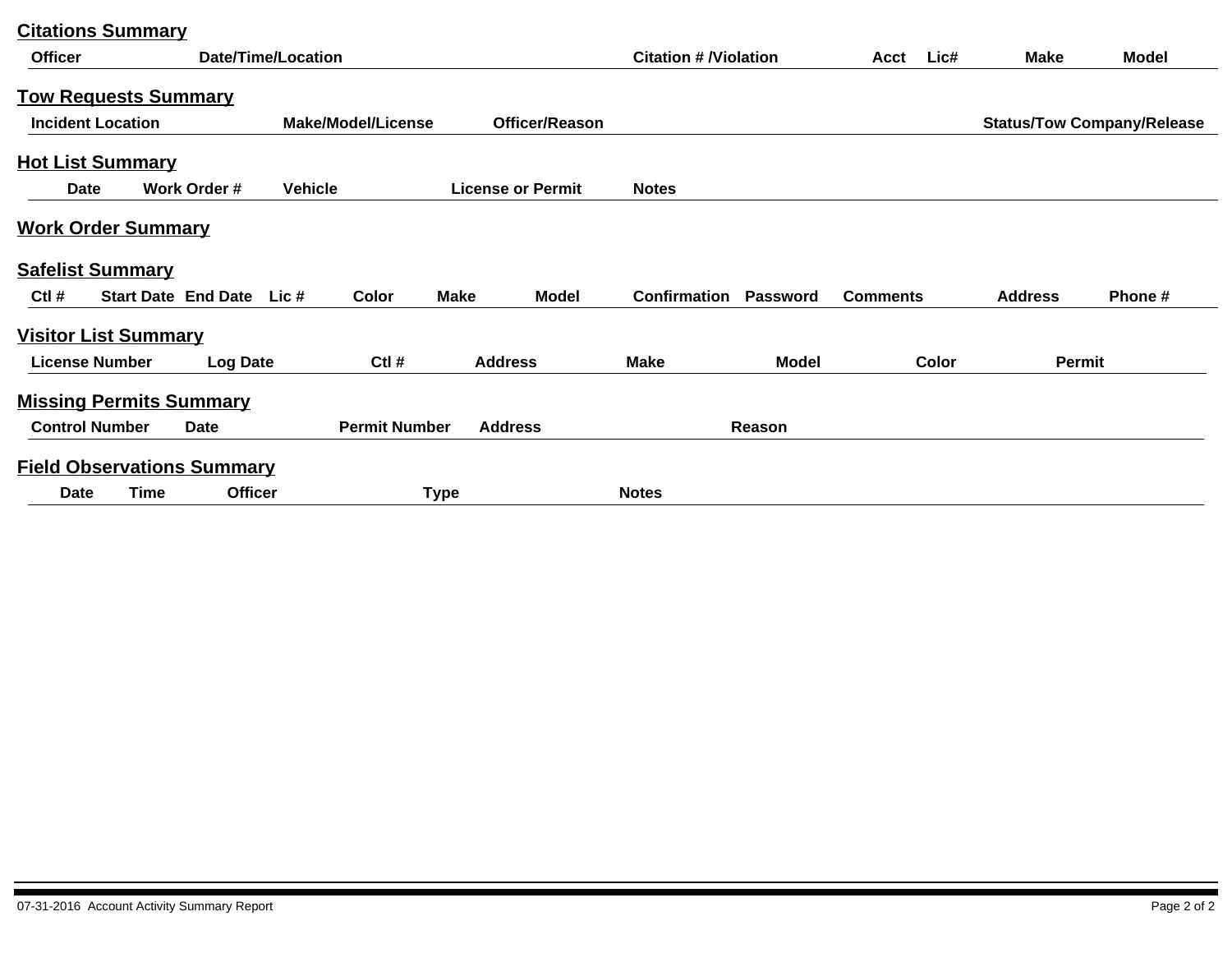

## **Patrol Summary**

- 7/31/2016 19:30 Officer on site, began patrols. Heavy activity at public and private beaches. No unusual activity.
	- 20:30 Continued patrols, moderate traffic. All areas active.
	- 21:30 Continued patrols, moderate traffic. All areas active.
	- 22:30 Continued patrols, light traffic. All areas quiet.
	- 23:30 Continued patrols, very light traffic. All areas quiet.
	- 00:30 Continued patrols, very light traffic. All areas quiet.
	- 01:30 Continued patrols, very light traffic. All areas quiet.
	- 02:30 Completed patrols, no traffic. All areas quiet.

#### 8/1/2016 19:30 Officer arrived on site. Began patrols. Heavy traffic on public beaches, light activity on private beach area.

- 20:30 Continued patrols, emergency services on the wedge for medical. No fatalities. All areas active.
	- 20:44 Street lamp #0115 needs service; flickering.
	- 21:30 Continued patrols, moderate traffic. All areas active.
	- 22:30 Continued patrols, light traffic. All areas quiet.
	- 23:30 Continued patrols, light traffic. All areas quiet.
	- 00:30 Continued patrols, light traffic. All areas quiet.
	- 01:30 Continued patrols, very light traffic. All areas quiet.
	- 02:30 Completed patrols, scarce traffic. All areas quiet and secure.
- 8/4/2016 19:30 Officer on site, began patrols. Public beaches active. No unusal activity spotted.
	- 20:30 Continued patrols, heavy traffic. All areas active.
	- 21:30 Continued patrols, moderate traffic. All areas active.
	- 22:30 Continued patrols, light traffic. All areas quiet.
	- 23:30 Continued patrols, very light traffic. All areas quiet.
	- 00:30 Continued patrols, very light traffic. All areas quiet.
	- 00:40 Escorted teens away from G street life guard stand.
	- 01:30 Continued patrols, scarce traffic. All areas quiet.
	- 02:30 Completed patrols, no traffic. All areas quiet.

## **Alarm Summary**

## **Dispatch Calls Summary**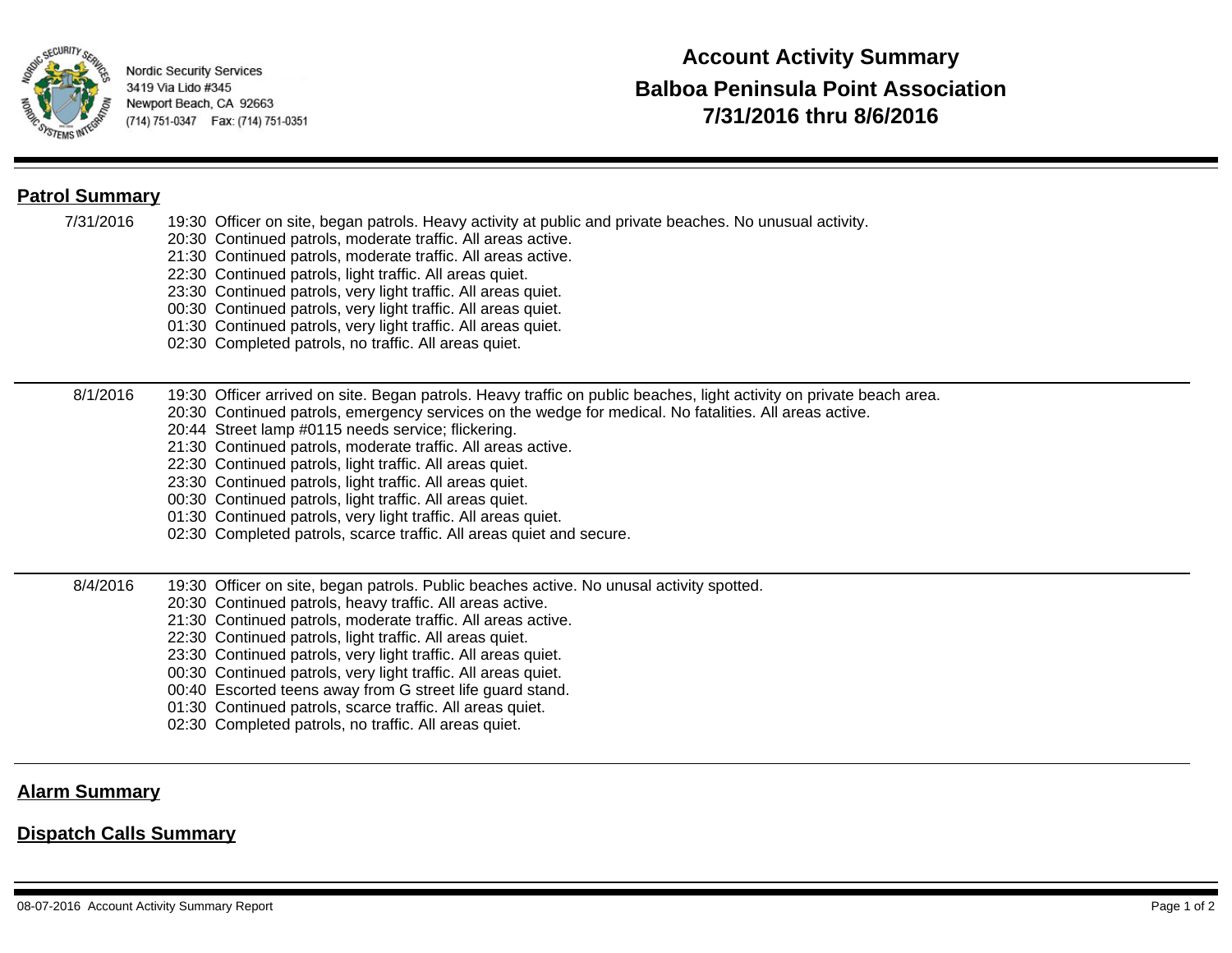| <b>Date</b>              | <b>Dispatched Arrived</b>         |                    | <b>Finished</b>           |                      | Officer/Problem/Outcome                                                                         |                              |              |                 |       |                |                                   |
|--------------------------|-----------------------------------|--------------------|---------------------------|----------------------|-------------------------------------------------------------------------------------------------|------------------------------|--------------|-----------------|-------|----------------|-----------------------------------|
| 8/5/2016                 |                                   |                    |                           |                      |                                                                                                 |                              |              |                 |       |                |                                   |
|                          | 12:28 AM                          | 12:36 AM           | 12:42 AM                  |                      |                                                                                                 |                              |              |                 |       |                |                                   |
|                          |                                   |                    |                           |                      | Reports of multiple kids partying on the lifeguard stand on the beach near G street.            |                              |              |                 |       |                |                                   |
|                          |                                   |                    |                           |                      |                                                                                                 |                              |              |                 |       |                |                                   |
|                          |                                   |                    |                           |                      | the officer arrived and they spotted him coming and took off running the area is now all clear. |                              |              |                 |       |                |                                   |
|                          | <b>Citations Summary</b>          |                    |                           |                      |                                                                                                 |                              |              |                 |       |                |                                   |
| <b>Officer</b>           |                                   | Date/Time/Location |                           |                      |                                                                                                 | <b>Citation # /Violation</b> |              | Acct            | Lic#  | <b>Make</b>    | <b>Model</b>                      |
|                          | <u>Tow Requests Summary</u>       |                    |                           |                      |                                                                                                 |                              |              |                 |       |                |                                   |
| <b>Incident Location</b> |                                   |                    | <b>Make/Model/License</b> |                      | Officer/Reason                                                                                  |                              |              |                 |       |                | <b>Status/Tow Company/Release</b> |
| <b>Hot List Summary</b>  |                                   |                    |                           |                      |                                                                                                 |                              |              |                 |       |                |                                   |
| Date                     |                                   | Work Order #       | <b>Vehicle</b>            |                      | <b>License or Permit</b>                                                                        | <b>Notes</b>                 |              |                 |       |                |                                   |
|                          |                                   |                    |                           |                      |                                                                                                 |                              |              |                 |       |                |                                   |
|                          | <b>Work Order Summary</b>         |                    |                           |                      |                                                                                                 |                              |              |                 |       |                |                                   |
| <b>Safelist Summary</b>  |                                   |                    |                           |                      |                                                                                                 |                              |              |                 |       |                |                                   |
| Ctl #                    | Start Date End Date Lic #         |                    |                           | Color                | <b>Make</b><br><b>Model</b>                                                                     | <b>Confirmation Password</b> |              | <b>Comments</b> |       | <b>Address</b> | Phone#                            |
|                          | <u>Visitor List Summary</u>       |                    |                           |                      |                                                                                                 |                              |              |                 |       |                |                                   |
| <b>License Number</b>    |                                   | <b>Log Date</b>    |                           | Ctl #                | <b>Address</b>                                                                                  | <b>Make</b>                  | <b>Model</b> |                 | Color | Permit         |                                   |
|                          | <b>Missing Permits Summary</b>    |                    |                           |                      |                                                                                                 |                              |              |                 |       |                |                                   |
| <b>Control Number</b>    |                                   | <b>Date</b>        |                           | <b>Permit Number</b> | <b>Address</b>                                                                                  |                              | Reason       |                 |       |                |                                   |
|                          |                                   |                    |                           |                      |                                                                                                 |                              |              |                 |       |                |                                   |
|                          | <b>Field Observations Summary</b> |                    |                           |                      |                                                                                                 |                              |              |                 |       |                |                                   |
| <b>Date</b>              | <b>Time</b>                       | <b>Officer</b>     |                           | <b>Type</b>          |                                                                                                 | <b>Notes</b>                 |              |                 |       |                |                                   |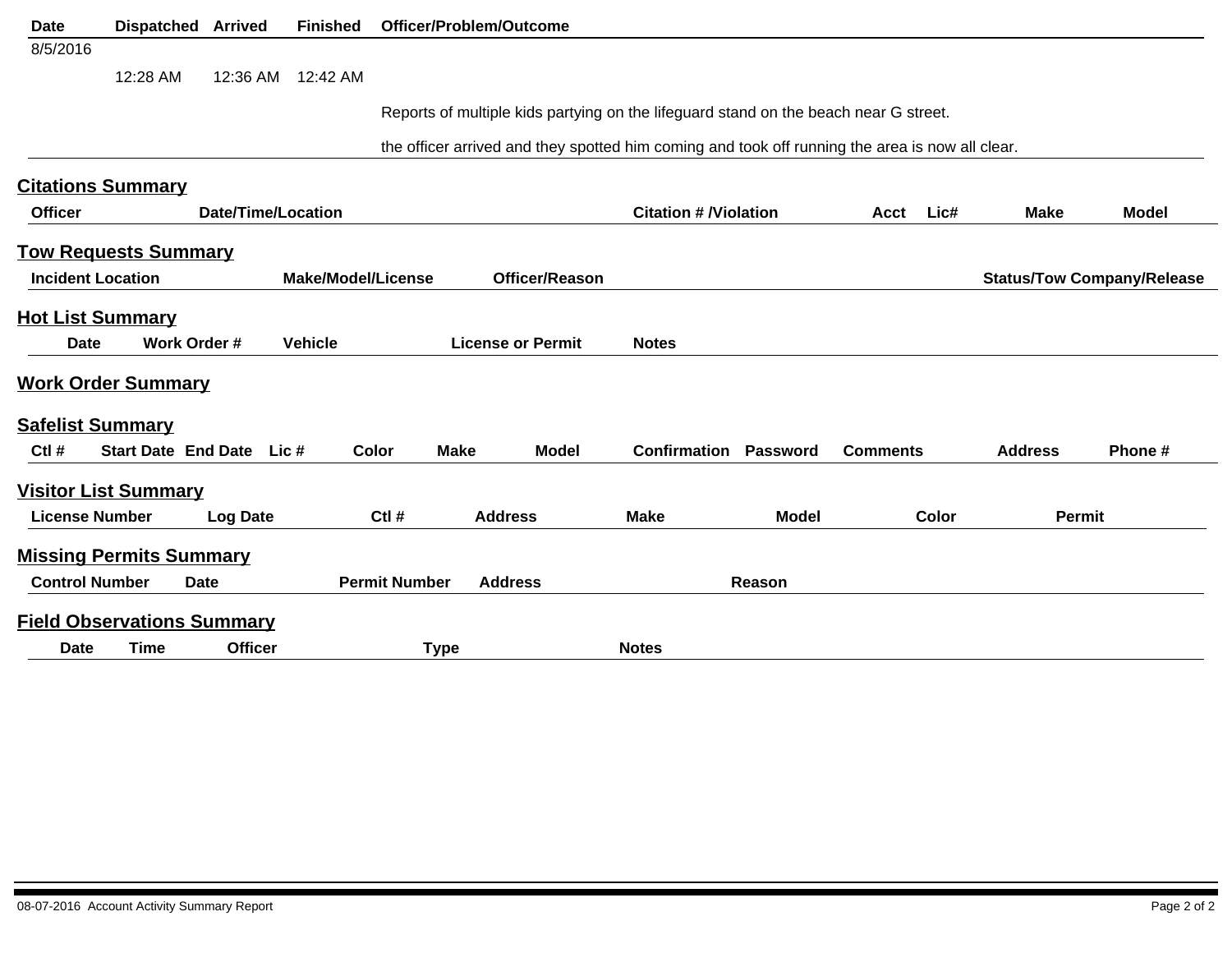

## **Patrol Summary**

- 8/7/2016 19:30 Arrived on site, began patrols. Public and private beaches are all active.
	- 20:30 Advise fishermen in West Jetty Park that fishing is not allowed within the parks limits. They moved to proper fishing area.
	- 21:30 Continued patrols, light traffic. All areas quiet.
	- 22:30 Continued patrols, very light traffic. All areas active.
	- 23:30 Continued patrols, scarce traffic. All areas quiet.
	- 00:09 Loud group of teens on lifeguard stand at West Jetty Park. Told them to leave and they refused. Called dispatch to send PD.
	- 00:40 PD on site, engaging with people on West Jetty Lifeguard stand.
	- 00:57 PD has cleared out everyone from West Jetty and beach area is quiet and secure.
	- 01:30 Continued patrols. No traffic. All areas quiet.
	- 02:30 Completed patrols, all areas quiet and secure.

#### 8/8/2016 19:30 Officer on site. Began patrols, activity at public and private beaches. Moderate traffic, no suspicious activity.

- 20:30 Continued patrols, moderate traffic. All areas activity.
- 21:30 Continued patrols, light traffic. All areas active.
- 22:30 Continued patrols, light traffic. All areas quiet.
- 23:30 Continued patrols, very light traffic. All areas quiet.
- 00:20 Arrived at West Jetty View Park and found 2296 Chanel Road had been toliet papered. Reported it to dispatch, also found vagrant in West
- Jetty View Park and escorted him out of the park.
- 00:30 Continued patrols, scarce traffic. All areas quiet.
- 01:30 Continued patrols, no traffic. All areas quiet.
- 02:30 Completed patrols, no suspicious activity. All areas quiet.
- 8/11/2016 19:30 Officer on site, began patrols. Public and private beaches active. Heavy traffic. No suspicious activity.
	- 20:30 Continued patrols, moderate traffic. All areas are active.
	- 21:30 Continued patrols, light traffic. No activity on private beach. Public beaches still have heavy activity.
	- 22:00 Informed all fishemen on M Street Pier that fishing is no longer allowed until 6 am.
	- 22:30 Continued patrols, light traffic. No unusual activity.
	- 23:30 Continued patrols, very light traffic. All areas quiet.
	- 00:30 Continued patrols, escorted 2 fishermen off M Street pIer.
	- 01:30 Continued patrols, scarce traffic. All areas quiet.
	- 02:30 Completed patrols, no traffic. All areas quiet and secured.

## **Alarm Summary**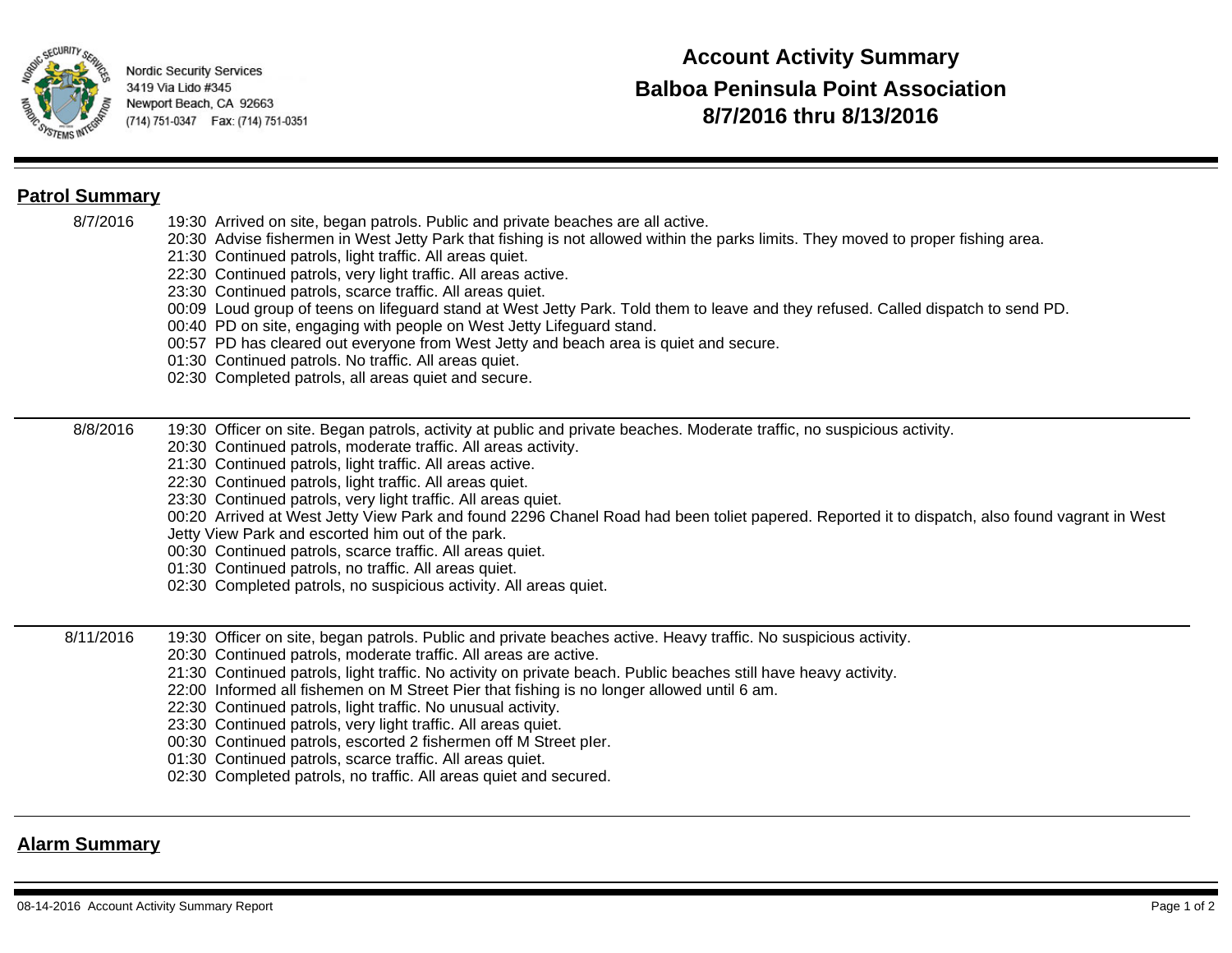

## **Patrol Summary**

- 8/14/2016 19:30 Officer on site, began patrols. Public and private beaches are active. No suspicious activity.
	- 20:30 Continued patrols, heavy traffic. Public beaches still have heavy activity.
	- 21:30 Continued patrols, light traffic. All areas are quiet.
	- 22:30 Continued patrols, cleared out fisherment on M street pier. No strange activity.
	- 23:30 Continued patrols, scarce traffic. All areas quiet.
	- 00:30 Continued patrols, no traffic. All areas quiet.
	- 01:30 Continued patrols, no traffic. All areas quiet.
	- 02:30 Completed patrols, all areas quiet. Officer off duty.

#### 8/15/2016 19:30 Officer on site, began patrols. Public and private beaches are active.

- 20:30 Continued patrols, moderate traffic. Public beaches active.
	- 21:23 Continued patrols, light traffic. Pubic beaches are active.
	- 22:30 Continued patrols, light traffic. All areas quiet.
	- 23:30 Continued patrols, very light traffic. Al areas quiet.
	- 00:30 Continued patrols, no traffic. All areas are quiet.
	- 01:30 Continued patrols, no traffic. Found fishermen on M street pier. They were informed of the pier's operating hours.
	- 01:55 Called PD for fishermen on M street pier that have not left.
	- 02:25 PD showed up to clear M street pier.
	- 02:30 Completed patrols. Officer off duty.

#### 8/18/2016 19:30 Officer on site, began patrols. Public beaches are very active. No suspicious activity.

- 20:30 Continued patrols, moderate traffic. No fishermen in W Jetty View Park.
- 21:30 Continued patrols, light traffic. All areas quiet.
- 22:30 Continued patrols, very light traffic. All areas quiet.
- 23:30 Continued patrols, scarce traffic. All areas quiet.
- 00:30 Escorted noisey teens from W Jetty View Park. Continued patrols, all areas quiet.
- 01:30 Continued patrols, no traffic. All areas quiet.
- 02:30 Completed patrols, no traffic. All areas quiet. Officer off duty.

### **Alarm Summary**

### **Dispatch Calls Summary**

**Date Dispatched Arrived Finished Officer/Problem/Outcome**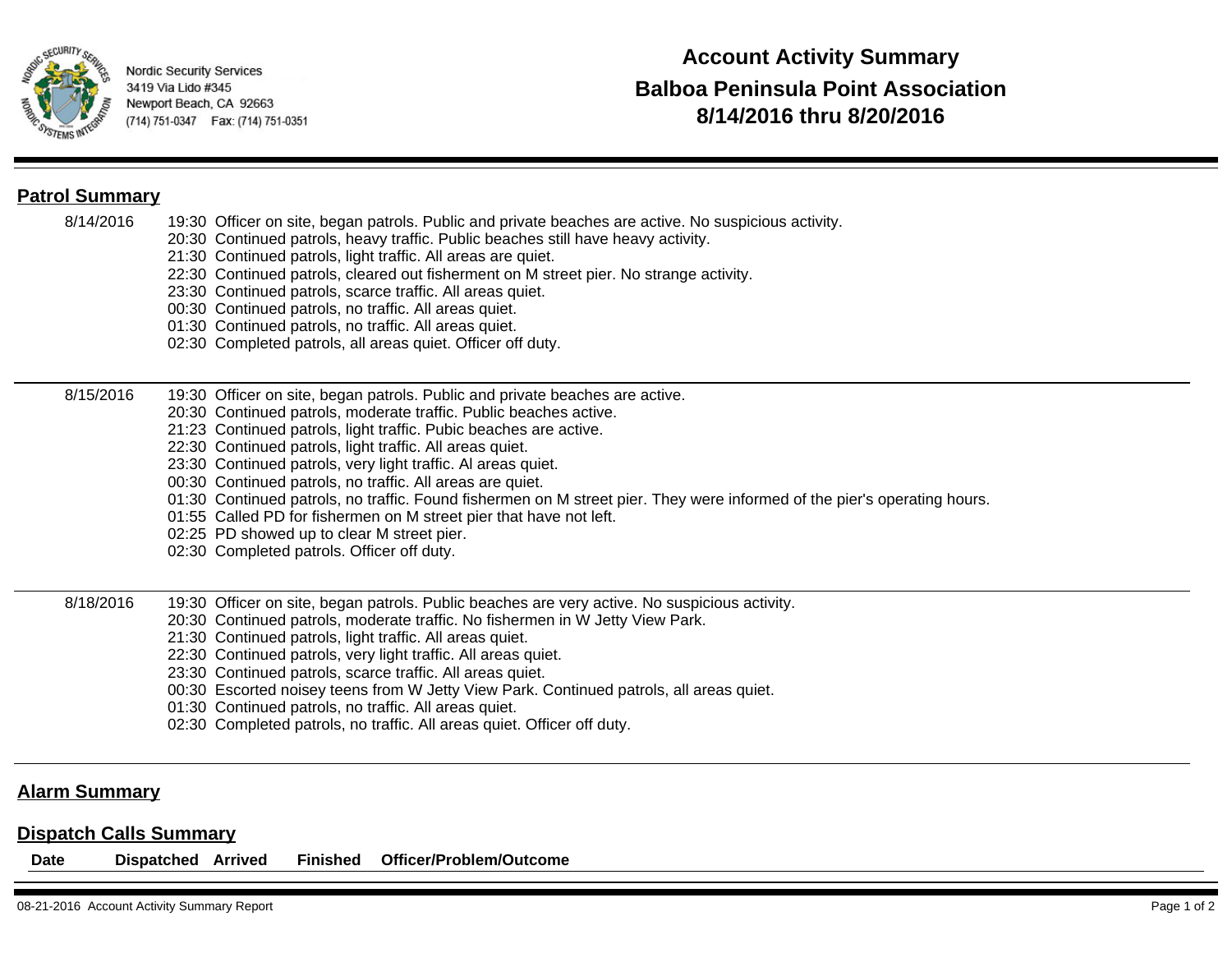

### **Patrol Summary**

- 8/21/2016 19:30 Officer on site. Began patrols, public and private beaches have heavy activity. Heavy traffic, no suspicious activity.
	- 20:30 Continued patrols, moderate traffic. All areas are active.
	- 21:30 Continued patrols, light traffic. Fishermen on M street pier. Public beaches are active.
	- 22:30 Continued patrols, light traffic. All areas quiet.
	- 23:30 Continued patrols, very light traffic. All areas are quiet.
	- 00:30 Continued patrols, very light traffic. All areas are quiet.
	- 01:30 Continued patrols, very light traffic. All areas are quiet.
	- 02:30 Completed patrols, all areas are quiet and secure. Officer off duty.

#### 8/22/2016 19:30 Officer on site, began patrols. Public beaches are active. No suspicious activity spotted.

- 20:30 Continued patrols, moderate traffic. All araes quiet.
- 21:30 Continued patrols, light traffic. All areas quiet.
- 22:30 Continued patrols, very light traffic. All areas quiet.
- 23:30 Continued patrols, no traffic. All areas quiet.
- 00:30 Continued patrols, no traffic. All areas quiet.
- 01:30 Continued patrols, no traffic. All areas quiet.
- 02:30 Continued patrols, no traffic. All areas quiet. Officer off duty.

#### 8/25/2016 19:30 Officer on site. Began patrol. Public and private beaches are active. No suspicious activity.

- 20:30 Continued patrols, moderate traffic. Public beaches active.
- 21:30 Continued patrols, moderate traffic. M street pier and public beaches active.
- 22:30 Continued patrols, light traffic. All areas quiet.
- 23:30 Continued patrols, light traffic. All areas quiet.
- 00:30 Continued patrols, light traffic. All areas quiet.
- 01:30 Continued patrols, light traffic. All areas quiet.
- 02:30 Continued patrols, no traffic. All areas quiet. Officer off duty.

### **Alarm Summary**

### **Dispatch Calls Summary**

**Date Dispatched Arrived Finished Officer/Problem/Outcome**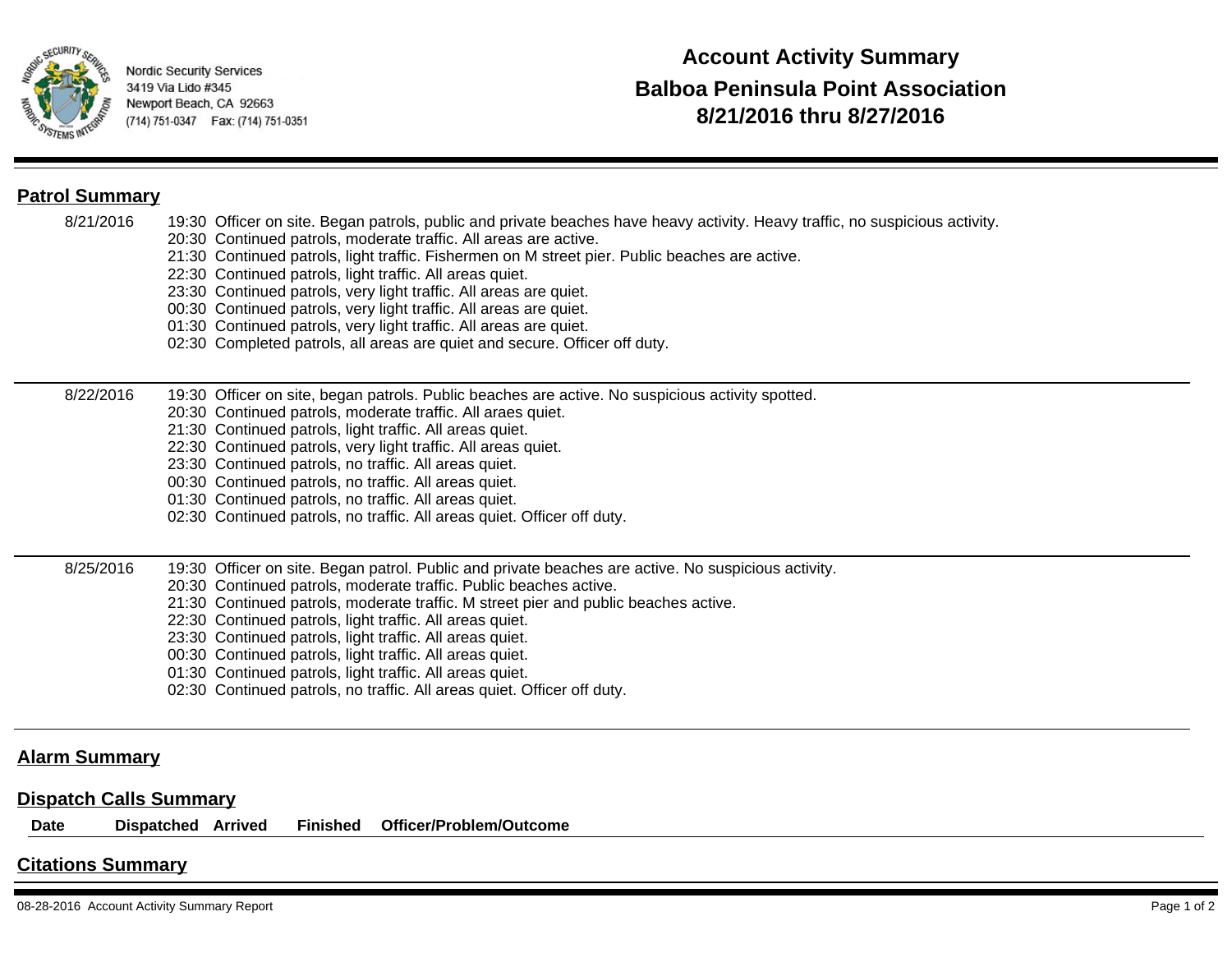

## **Patrol Summary**

- 9/4/2016 19:30 Officer on site; began patrols. Public beaches active. No suspicious activity spotted.
	- 20:30 Continued patrols; moderate traffic. No suspicious activity.
	- 21:30 Continued patrols; light traffic. No suspicious activity.
	- 22:30 Continued patrols; light traffic. All areas quiet.
	- 23:30 Continued patrols; very light traffic. All areas quiet.
	- 00:30 Continued patrols; no traffic. All areas quiet.
	- 01:30 Continued patrols; no traffic. All areas quiet.
	- 02:30 Completed patrols; all areas quiet. Officer off duty.

#### 9/5/2016 19:30 Officer on site, began patrols. Public beaches active. Heavy traffic. No unusual activity spotted. 19:50 Received complaint of loud music from white van at I Street and Oceanfront. Upon arrival, found male and female beach goers loading vehicle with possesions. Asked them to turn down the volume; they complied. Officer monitored area until vehicle left the area.

- 20:30 Continued patrols; moderate traffic. All areas quiet.
- 21:30 Continued patrols; light traffic. All areas quiet.
- 22:30 Continued patrols; very light traffic. All areas quiet.
- 23:30 Continued patrols; no traffic. All areas quiet.
- 00:30 Continued patrols; no traffic. All areas quiet.
- 01:30 Continued patrols; no traffic. All areas quie.t
- 02:30 Completed patrols; all areas quiet and secure. Officer off duty.

## **Alarm Summary**

### **Dispatch Calls Summary**

| <b>Date</b> | <b>Dispatched Arrived</b> |         | <b>Finished</b> | <b>Officer/Problem/Outcome</b>                                                     |
|-------------|---------------------------|---------|-----------------|------------------------------------------------------------------------------------|
| 9/5/2016    |                           |         |                 |                                                                                    |
|             | 7:45 PM                   | 7:49 PM | 7:53 PM         |                                                                                    |
|             |                           |         |                 | there is a white van playing loud music at the sea wall at I Street and Ocean Blvd |
|             |                           |         |                 | they were advised to turn the music down and will comply and quiet down.           |
|             | <b>Citations Summary</b>  |         |                 |                                                                                    |

#### 09-11-2016 Account Activity Summary Report **Page 1 of 2** not all the state of the page 1 of 2